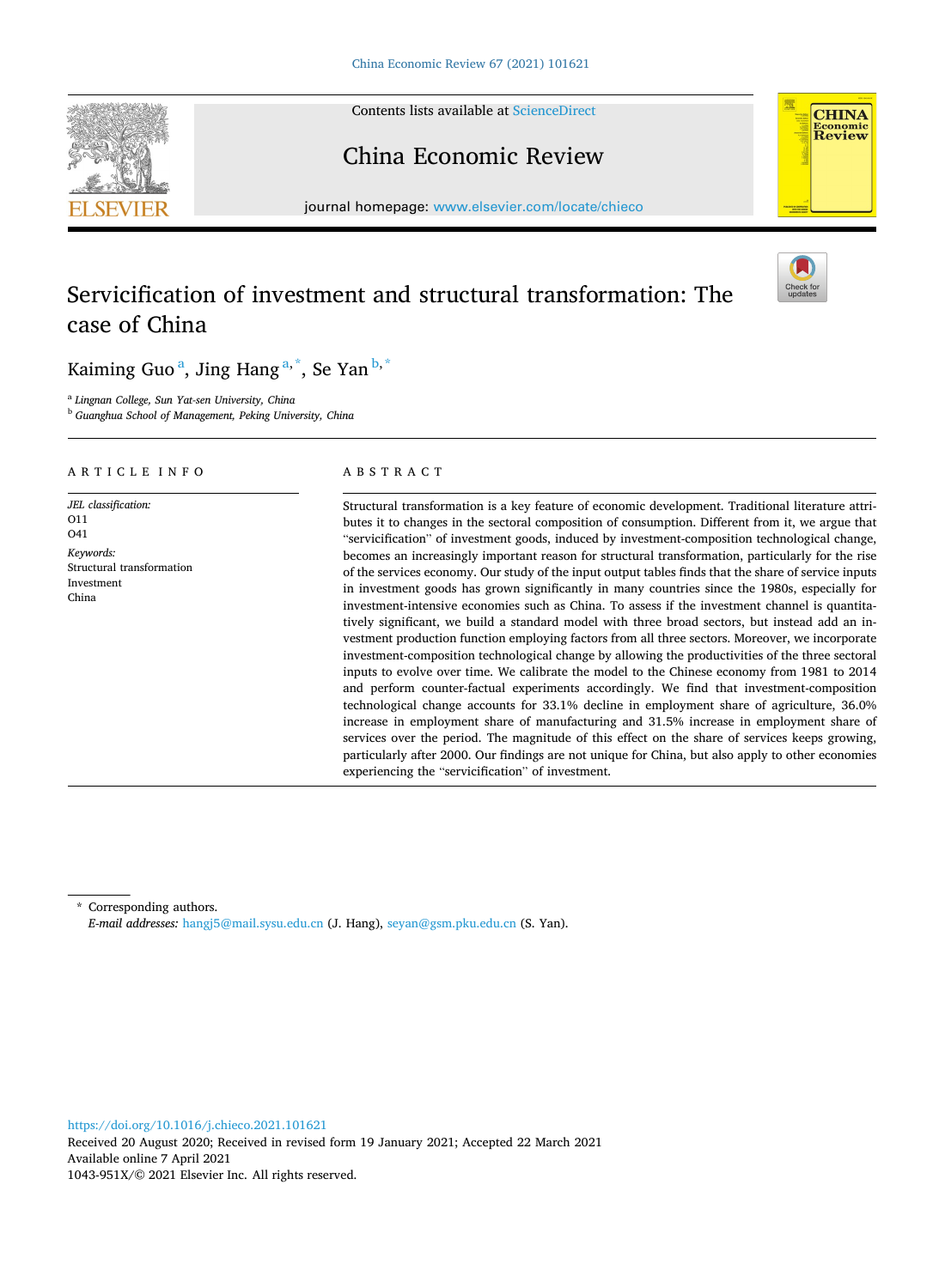## **1. Introduction**

Structural transformation is one of the most salient features of economic development. As countries grow richer, we observe a shift of resources away from agriculture towards manufacturing and services, and then a decline in manufacturing further pushes a rise in services.<sup>1</sup> Traditional wisdom considers changes in the sectoral composition of consumption as the main driving force of such transformation, while assuming that investment is only composed of manufacturing goods ([Herrendorf, Rogerson,](#page-24-0) & Valentinyi, 2014; [Kongsamut, Rebelo,](#page-24-0) & Xie, 2001; Ngai & [Pissarides, 2007](#page-24-0)).<sup>2</sup> If consumption is the only source, countries with high investment rates should witness a slow and prolonged process of structural transformation.

This was true for China before the early 2000s. [Fig. 1](#page-2-0) plots sectoral output shares across countries against GDP per capita.<sup>3</sup> While China was among the fastest growing countries and saw an investment rate higher than 35% for most years during the reform era, it had a long history with a relatively smaller service sector than the global average. However, the rise of services in China began to accelerate since the early 2000s. The output share of services rose by nearly 10 percentage points in the last decade. During the same period, the investment rate soared to almost 50% in 2010, which was even higher than the manufacturing share. The investment rate cannot be at such high level were all the manufacturing goods used for investment. Theories relying on the changes in the sectoral composition of consumption could hardly explain China's experience.

In fact, the acceleration of the rise of services occurred not only in China, but also in many other countries in the past decades, and the sectoral composition of consumption was unlikely to be able to fully account for such transformation. For example, the output share of services increases by 23.3 percentage points from 1970 to 2012 in Japan, 20.1 percentage points from 1985 to 2014 in Korea, and 25.2 percentage points from 1981 to 2014 in China. We later show that changes in the sectoral composition of consumption only push the share rising by 10.6 percentage points in Japan, 15.0 in Korea, and 20.0 in China.

To account for the process of structural transformation and particularly the accelerated rise of services, we highlight the role of the "servicification" of investment. The "servicification" of investment represents the tendency that the value-added of services accounts for a growing share of investment goods in many countries. It is to a large extent driven by the technological change that requires more service inputs to produce the investment goods. The major form of such investment-composition technological change is the development and deployment of information technology, which promotes investment in intangibles that are produced primarily in the service sector. $4$  For example, software as an investment good makes up a growing source of value-added. The "servicification" of investment goods echoes the "servicification" of manufacturing proposed by a report from World Bank, as services are increasingly embodied and embedded in manufactured goods and constitute a larger source of value in the broader production process ([World](#page-24-0) [Bank, 2017\)](#page-24-0). The report also emphasizes the contribution of the information and telecommunication technology. For example, it notes that data plays an increasingly important role in smart manufacturing.

To quantitatively investigate the role of the "servicification" of investment as a driving force behind the structural transformation, we adopt the standard framework of [Herrendorf et al. \(2014\)](#page-24-0) with three broad sectors, but instead assume that investment is produced using outputs from the three sectors as inputs. This input-output structure allows us to easily disaggregate investment into sectors.<sup>5</sup> We calibrate the model to the Chinese economy. The model successfully mimics the process of structural transformation in China. We find that the changes in relative input prices are not enough to explain the changes in the sectoral composition of investment. Investmentcomposition technological change that requires more service inputs to produce investment goods is a major force. If held constant, the transformation out of agriculture and the rise of services will be much slower. We find that investment-composition technological change accounts for 33.1% decline in employment share of agriculture, 36.0% increase in employment share of manufacturing and 31.5% increase in employment share of services over the period.

The "servicification" of investment pushes the rise of services mainly after 2000. Before 2000, its effect on the share of services is

countries with population less than 0.5 million and oil exporting countries in Middle East from the dataset.<br><sup>4</sup> We use investment-composition technological change to distinguish from investment-specific technological cha

[Krusell, 1997](#page-24-0)). The former shifts the investment demand for sectoral output while the latter represents faster technological change in the investment sector relative to that in the consumption sector.<br><sup>5</sup> The idea is similar with [Basu, Fernald, Fisher, and Kimball \(2013\)](#page-24-0) in calibrating two-sector models of consumption and investment. In these

models, TFP growth is usually inferred from relative price changes when the production functions are the same up to different TFP for consumption and investment, e.g., [Greenwood et al. \(1997\)](#page-24-0). Similarly, [Herrendorf et al. \(2014\)](#page-24-0) specify an independent investment sector which employ capital and labor. These procedures are infeasible without additional assumptions, because national accounts do not provide production data for consumption and investment.

<sup>1</sup> According to [Herrendorf et al. \(2014\)](#page-24-0), the share of manufacturing peaks when the log of GDP per capita by the 1990 international dollars reaches around 9. This was the case with the US in the 1950s, Japan in the 1970s and Korea in the 1990s.<br><sup>2</sup> These include the classical income effect ([Kongsamut et al., 2001](#page-24-0)) and the price effect (Ngai & Pissarides, 2007

tional trade as another force affecting sectoral allocation ([Matsuyama, 2009;](#page-24-0) [Rodrik, 2016](#page-24-0); Uy, Yi, & [Zhang, 2013](#page-24-0)). These models break the link between production and consumption for a single country. But the forces affecting industrial structure at the global level still come from changing consumption structure. Despite a good approximation, [Herrendorf et al. \(2014\)](#page-24-0) note that the assumption that investment sources only from manufacturing is becoming increasingly at odds with data, which motivates them to specify an independent investment sector. They however have not discussed how to match the independent investment sector to data except by simply assuming that the sectoral composition of investment is constant. They conjecture that it is less of a problem when the investment rate is low. This is not the case for the transitions of Asian growth miracles, which are characterized by increasing investment rate for a long period of time (Buera & Shin, 2013; Chang & [Hornstein, 2015\)](#page-24-0).<br><sup>3</sup> Data on sectoral output share are from the UN Statistic Division. Data on GDP per capita a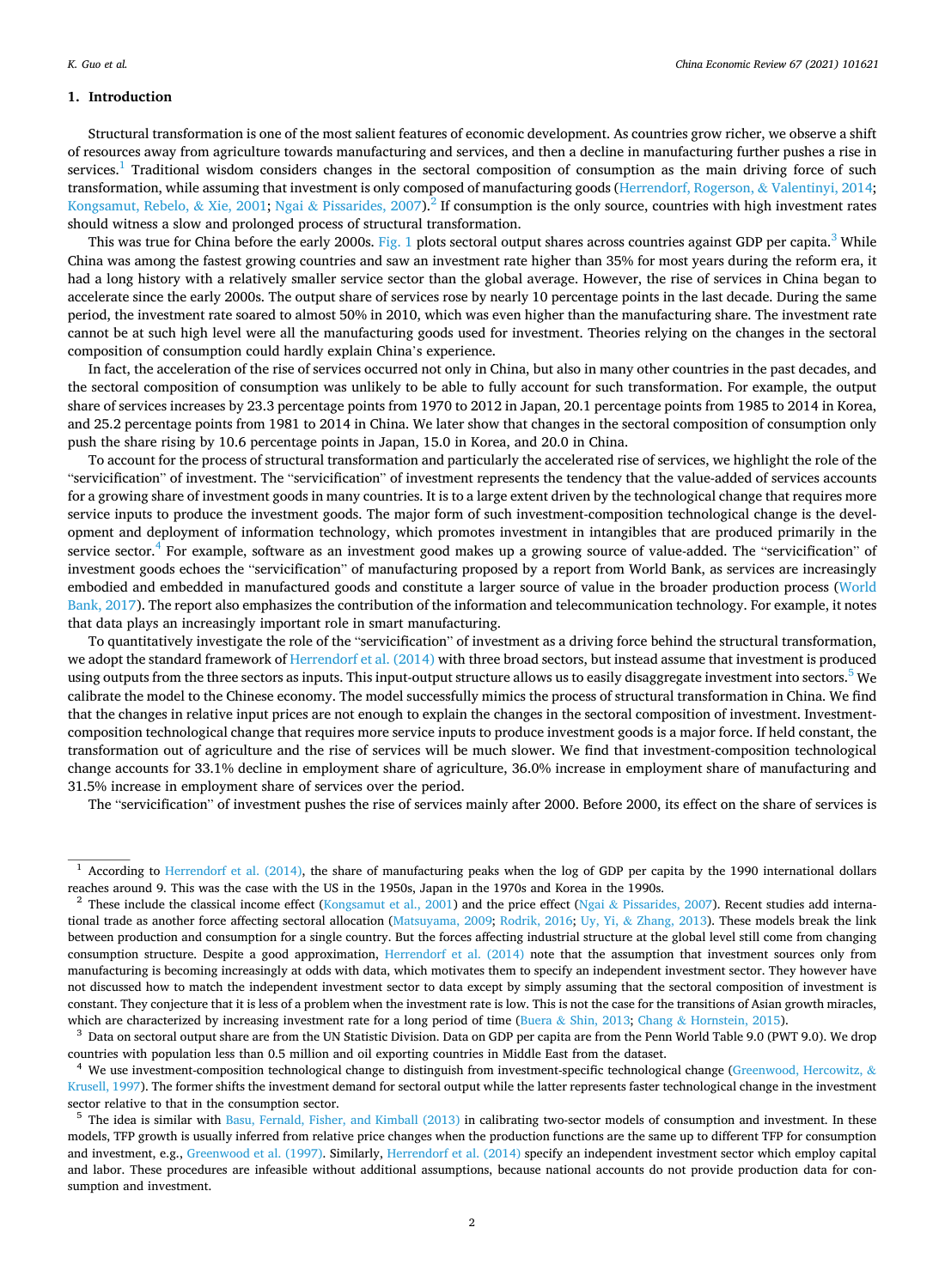<span id="page-2-0"></span>

**Fig. 1.** Sectoral output shares against the level of development.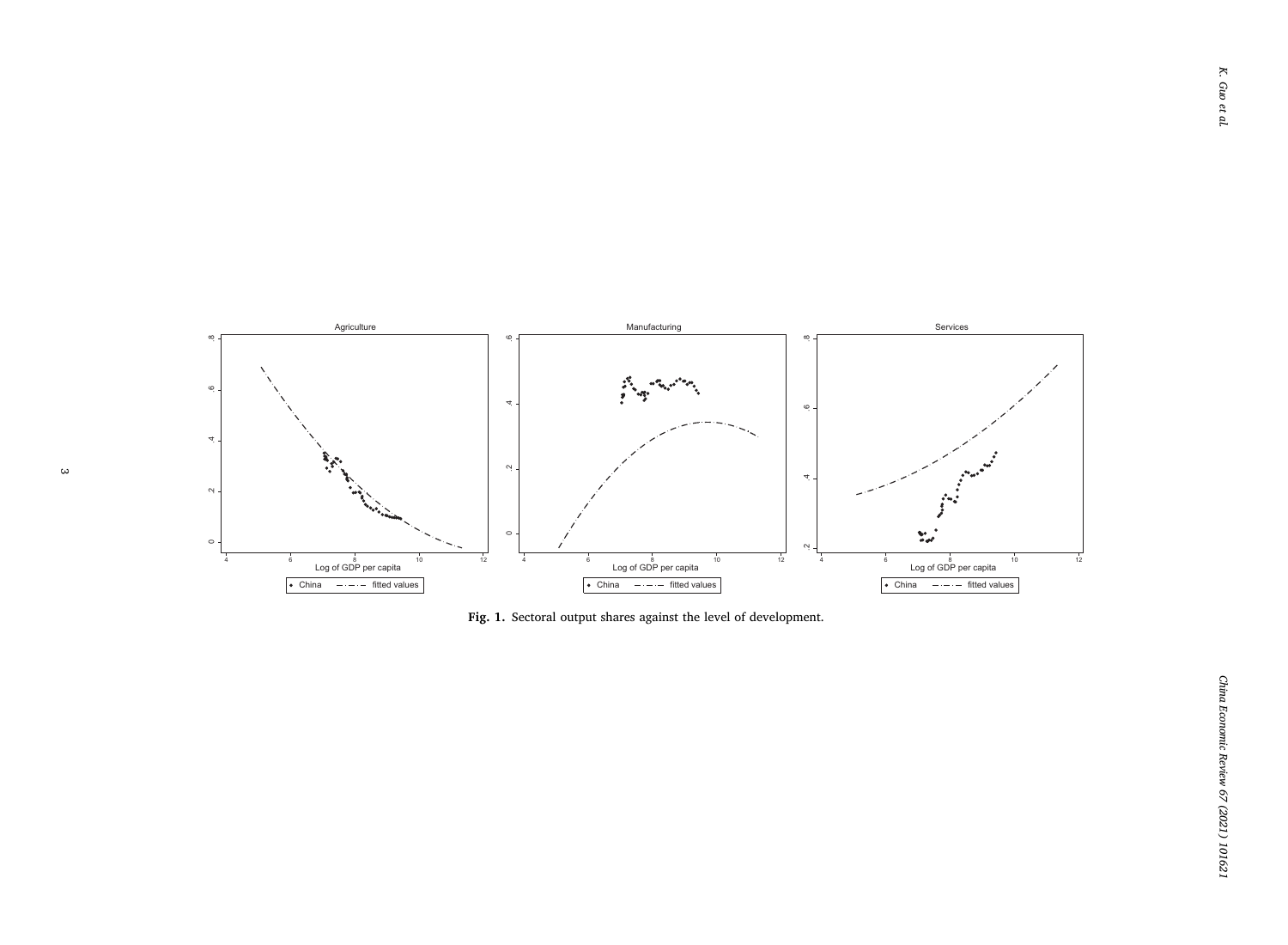limited. But from 2000 to 2014, it increases the output share and the employment share of services by 4.2 percentage points and 6.2 percentage points respectively, close to 4.1 percentage points and 8.7 percentage points from 1981 to 2014. The investment channel is much more important than the consumption channel, because the changes of sectoral output shares caused by the changes in the sectoral composition of consumption are less than half a percentage point. Thus, we highlight the role of investment in understanding the catch-up of services in China.

We further assess the role of investment channel by assuming that the investment goods entirely source from the manufacturing sector. This alternative model performs much worse than our model. It fails to reconcile the moderate decline of manufacturing with the rising investment rate. In particular, the model predicts steeper curve of the manufacturing share, and accordingly, cannot mimic the rising trend of services in China. Without structural change in investment, the alternative model also predicts a steeper decline of the investment price, which reflects the role of the "servicification" of investment in keeping the investment price from falling. Traditionally, the literature argues that labor market wedges are an important driver behind underdeveloped services in China. We also find that wedges cannot fully account for that.

Our paper is connected to a large body of literature on structural transformation. Our model incorporates the standard mechanisms of structural change: the price effect driven by uneven sectoral productivity growth [\(Baumol, 1967](#page-24-0); Ngai & [Pissarides, 2007\)](#page-24-0) or capital deepening under different sectoral technology (Acemoglu & [Guerrieri, 2008](#page-24-0); Ju, Lin, & [Wang, 2015](#page-24-0)); and the income effect due to nonhomothetic preferences ([Boppart, 2014;](#page-24-0) Foellmi & [Zweimuller, 2008;](#page-24-0) [Kongsamut et al., 2001\)](#page-24-0). These models focus on the sectoral composition of consumption, but we emphasize the role of investment. [Garcia-Santana, Pijoan-Mas, and Villacorta \(2019\)](#page-24-0) and [Her](#page-24-0)[rendorf, Rogerson,](#page-24-0) & Valentinyi, 2020 also note that the investment channel is important. In their models, the sectoral composition of investment is affected solely by the relative price of inputs. In contrast, our investment production function incorporates technological change that shifts the relative productivities of sectoral inputs, which turns out to be the other important force behind the "servicification" of investment. Moreover, we present a full-fledged model with endogenous investment decision to conduct quantitative analysis on the role of such technological change in structural transformation.

Several papers also study China's structural transformation and pay particular attention to imperfect factor markets ([Brandt](#page-24-0) & Zhu, [2010;](#page-24-0) Cao & [Birchenall, 2013; Cheremukhin, Golosov, Guriev,](#page-24-0) & Tsyvinski, 2017; Dekle & [Vandenbroucke, 2012](#page-24-0)). We embed in our model reduced form labor market wedges and intertemporal wedges. Some papers distinguish between state and non-state sectors, which is a key feature of China's economic transition (Brandt & [Zhu, 2010](#page-24-0); [Song, Storesletten,](#page-24-0) & Zilibotti, 2011), but in this paper, we still focus on three broad sectors. [Liao \(2020\)](#page-24-0) explains the rise of the service sector in China by focusing on the consumption side and examining disaggregated service industries. In contrast, we investigate the role of changes in investment composition.

The rest of the paper is organized as follows: Section 2 presents key facts about the sectoral composition of investment, [Section 3](#page-10-0) develops the baseline model, [Section 4](#page-13-0) calibrates the model to Chinese data, [Section 5](#page-16-0) presents numerical results, and [Section 6](#page-23-0) concludes.

## **2. Servicification of investment**

#### *2.1. International evidence*

This section describes the key facts regarding the evolution of sectoral source of value in investment goods. Data on sectoral compositions of consumption and investment are not readily available. We use information on world input output tables from World Input Output Database (WIOD). WIOD only provides data from 1995. For years prior to 1995 in the US, we obtain data from [Her](#page-24-0)[rendorf, Rogerson, and Valentinyi \(2013\).](#page-24-0) They constructed data using national input output tables from Bureau of Economic Analysis (BEA). For years prior to 1995 in Japan, Korea and China, we use national input output tables from the Japan Industrial Productivity Database (JIP), Bank of Korea (BOK) and the China Industrial Productivity Database (CIP) respectively. In contrast to national input output tables, world input output tables are preferred because they allow us to trace the source of consumption and investment to different countries. We aggregate industries into the three broad sectors: agriculture, manufacturing, and services.<sup>6</sup>

Sectoral composition of investment in many countries is vastly different from sectoral composition of consumption. The services account for a growing share of investment. We call the rise of services in investment the "servicification" of investment. [Fig. 2](#page-4-0) presents the sectoral compositions of investment and consumption in the US. The share of services in investment is much lower than that in consumption, while the share of manufacturing in investment is much higher. The trends are, however, similar. Between 1947 and 2010, the shares of agriculture, manufacturing and services in investment changed by − 2.1, − 14.7 and 16.8 percentage points, respectively. Very moderate changes in the sectoral composition of investment prior to 1980 are followed by rapid subsequence changes. Between 1980 and 1998, the share of manufacturing in investment decreased by 12.4 percentage points, while the share of services increased by 12.6 percentage points. However, sectoral composition of investment has been very stable since 1998. The share of services in WIOD was higher than that in BEA for most overlapping years, but it did not change the whole picture of the trend of sectoral composition of investment.

[Fig. 3](#page-5-0) presents sectoral compositions of investment and consumption in Japan. The shares from 1970 to 2012 are close to those in the US from 1947 to 2010. The share of services in investment increased from around 30% to over 40% with the falling share of agriculture and manufacturing, and was more than 35 percentage points lower than the share of services in consumption on average.

<sup>6</sup> We discuss the decomposition method and the sector classification in details in the appendix.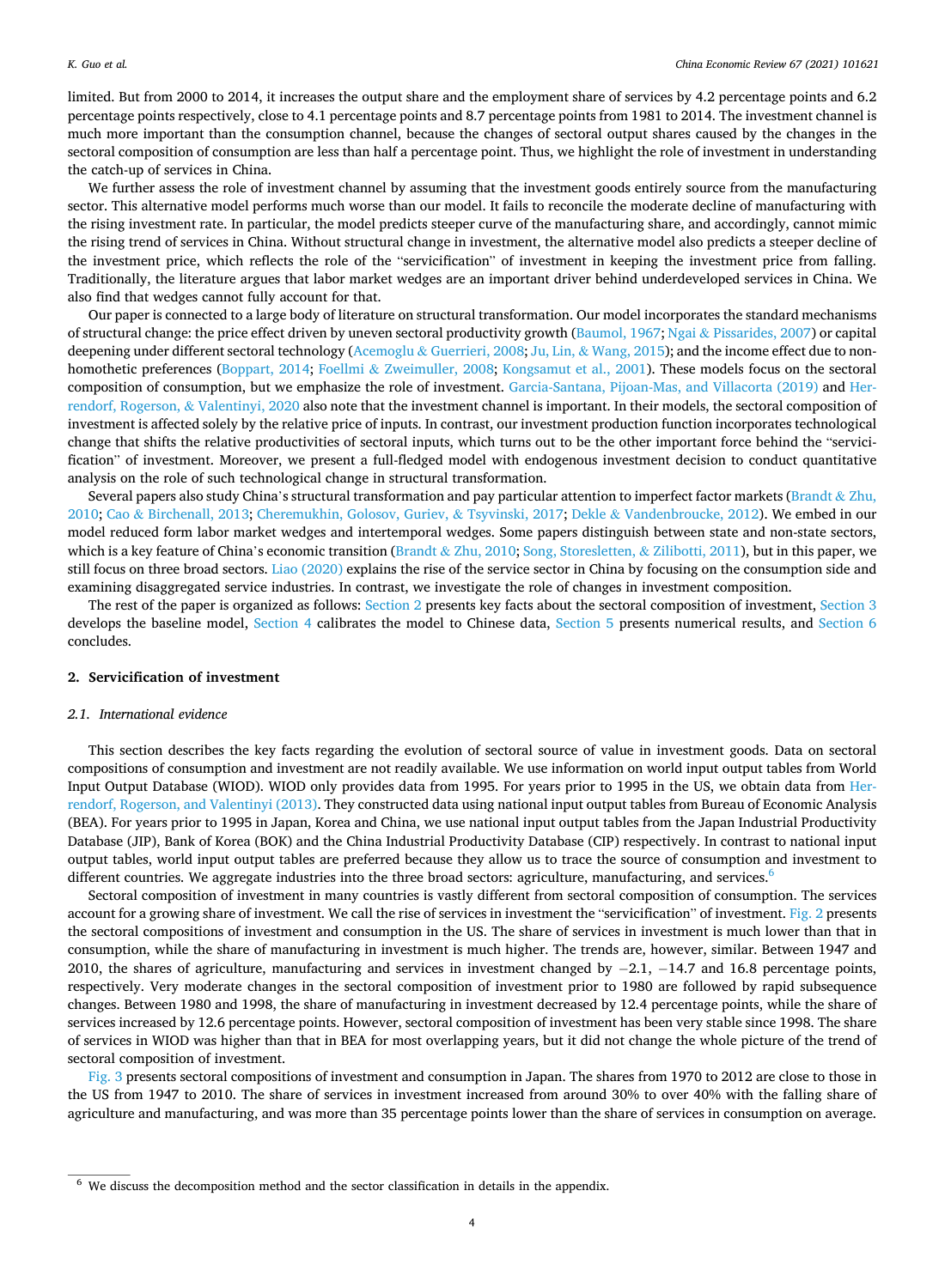<span id="page-4-0"></span>

**Fig. 2.** Sectoral compositions of consumption and investment in the United States.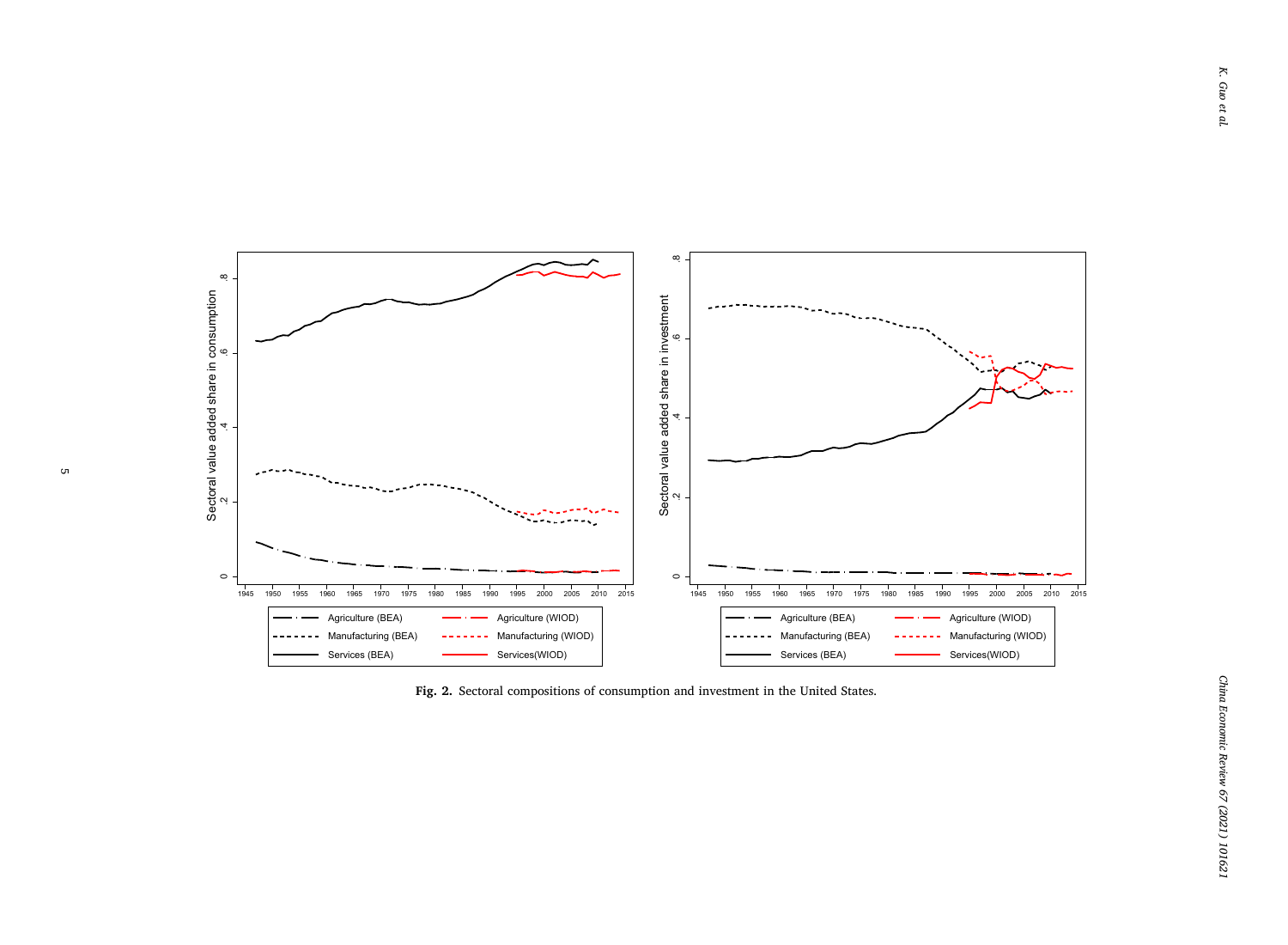<span id="page-5-0"></span>

**Fig. 3.** Sectoral compositions of consumption and investment in Japan.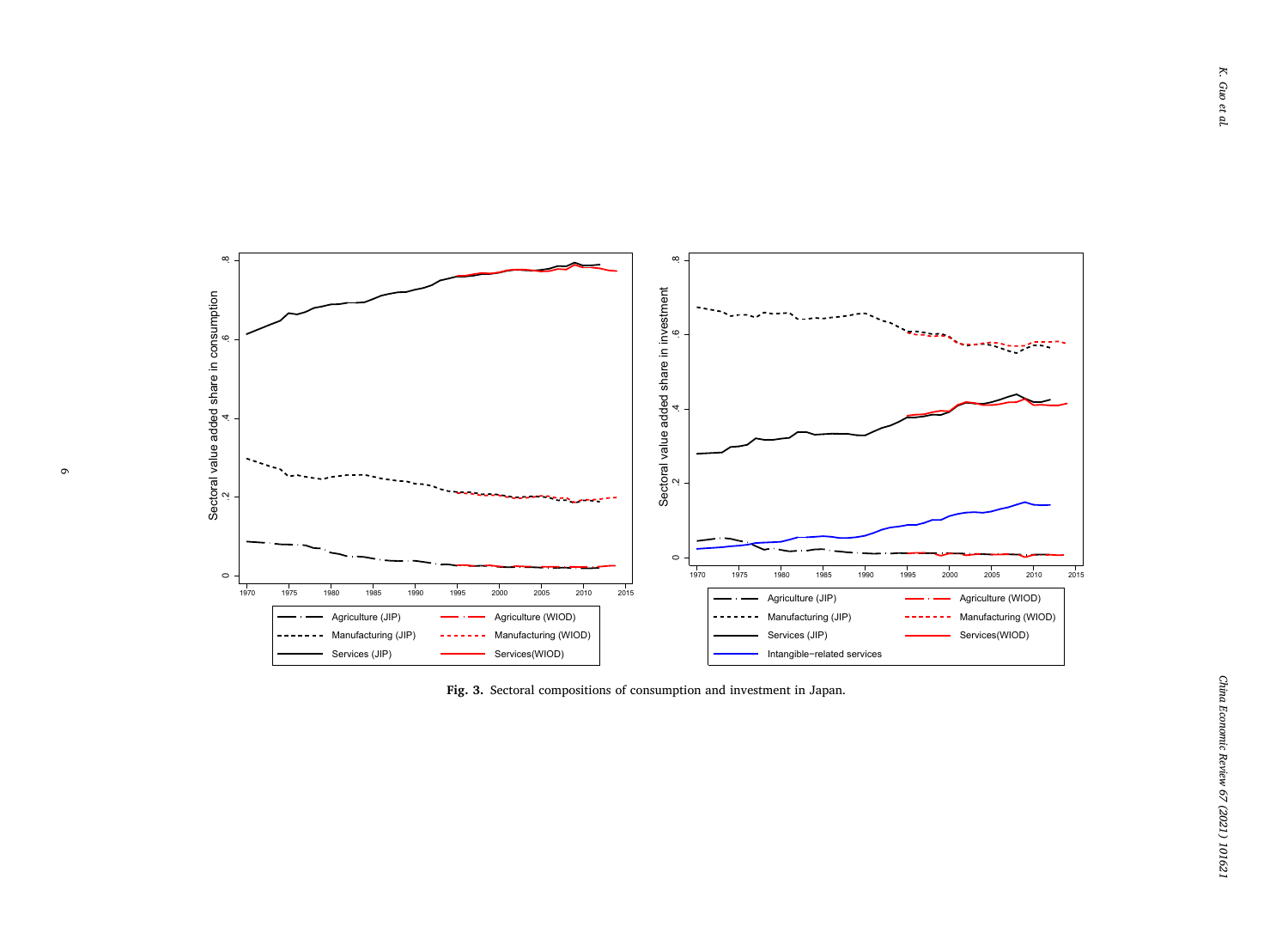The difference between the WIOD and JIP database was negligible.

[Fig. 4](#page-7-0) presents sectoral compositions of investment and consumption in Korea. The share of services in consumption and in investment are a bit lower than those in the US and Japan, but the upward trend is the same. The share of agriculture, manufacturing and services in investment changed by -3.8, -12.7 and 16.5 percentage age points from 1985 to 2014. Though the share of services in consumption and in investment were higher and the share of manufacturing was lower in WIOD prior to 2010, the difference between the two data sources was within 5 percentage points for most overlapping years.

[Fig. 5](#page-8-0) presents sectoral compositions of investment and consumption in China. Not surprisingly, sectoral composition of investment was also dramatically different from that of consumption. Services in investment was becoming more important while the role of agriculture was declining. Between 1981 and 2010, the shares of agriculture, manufacturing and services in investment changed by − 11.9, − 11.2 and 23.1 percentage points. Although there were some discrepancies between the WIOD and CIP database from 2007 to 2010, when China's trade surplus to GDP ratio reached its peak, the gap between the two sources was also moderate for most overlapping years.

For other economies, we again use the world input output tables from WIOD. The 2013 WIOD dataset covers 40 economies from 1995 to 2010. Of the 40 economies, 21 economies experienced a decline in the share of manufacturing in investment by less than 5 percentage points, and 9 economies by more than 5 percentage points; 24 economies experienced a rise in the share of services by less than 5 percent points, and 12 economies by more than 5 percentage points. The 2016 WIOD dataset covers 43 economies from 2000 to 2014. Of the 43 economies, 21 economies experienced a decline of the share in manufacturing in investment by less than 5 percentage points, and 13 economies by more than 5 percentage points; 20 economies experienced a rise in the share of services by less than 5 percentage points, and 15 economies by more than 5 percentage points. [Fig. 6](#page-9-0) plots sectoral composition of consumption and investment of the 43 economies against GDP per capita in 1990 international dollars from Maddison Historical Statistics. The share of services in investment rose along with the level of development. The share of manufacturing in investment was negatively correlated with the level of development, which was different from the inverted-U shaped trend of the share of manufacturing in consumption. For most economies, though lower than that in consumption, the share of services in investment was more than  $1/3$ .

## *2.2. Technological change*

The "servicification" of investment in many countries can be largely attributed to the investment-composition technological change that increases the productivity of services in producing investment goods. The development and deployment of information technology may cause such a change. The reason is that it promotes investment in intangibles, and the production of intangible capital takes place primarily in the service sector. Intangibles can be classified into three major types of assets: computerized information, innovative property, and economic competencies [\(Corrado, Hulten,](#page-24-0) & Sichel, 2009).<sup>7</sup> [Corrado et al. \(2009\)](#page-24-0) find that investment on intangibles has increased substantially and promoted economic growth in the recent decades in the United States. A large body of empirical work report similar findings for Canada, Japan, Korea, the United Kingdom and a number of EU countries ([Belhocine, 2009;](#page-24-0) [Fukao,](#page-24-0) [Miyagawa, Mukai, Shinoda,](#page-24-0) & Tonogi, 2009; [Marrano, Haskel, and Wallis, 2009](#page-24-0); [Corrado, Haskel, Jona-Lasinio,](#page-24-0) & Iommi, 2012; [Roth](#page-24-0) & [Thum, 2013](#page-24-0); Chun & [Nadiri, 2016](#page-24-0)}. In some emerging markets, such as India and China, investment in intangibles is also found to be important for productivity and growth (De & [Dutta, 2007](#page-24-0); Hulten & [Hao, 2012; Tian, Ni,](#page-24-0) & Li, 2016).

Based on the definition of intangible capital, we attribute specific industries to intangible-related services in Japan, Korea, and China.<sup>8</sup>Figs. 3–5 also respectively present the share of intangible-related services in investment in each country. They all confirm that the reason for the "servicification" of investment goods is that more activities in services are producing intangibles. The share of intangible-related services rose by 11.8 percentage points in Japan from 1970 to 2012, implying that without the growth of intangiblerelated services, the share of services would only rise by 2.8 percentage points. The share of intangible-related services rose by 16.2 percentage points in Korea from 1985 to 2014, close to 16.5 percentage points rise of the share of services. The share of intangiblerelated services in investment rose by 14.0 percentage points in China from 1981 to 2010, more than half the rise of the share of services. Intangible-related services were becoming primary industries that boost the "servicification" of investment. From 1992 to 2010, the share of intangible-related services in investment rose by 8.4 percentage points, together with 1.8 percentage points decline for other services, making the share of services rising by 6.6 percentage points.

Several studies support these findings. A report from World Bank documents the "servicification" of manufacturing, as services are increasingly embodied, either as inputs or as enablers for trade to take place, and embedded, either bundled with or added to manufactured goods, in the manufacturing production [\(World Bank, 2017\)](#page-24-0). It echoes the "servicification" of investment because a large

<sup>7</sup> Computerized information includes software and database. Innovative property includes R&D, mineral exploitation, copyright and license costs, other product development, design and research expenses. Economic competencies include brand equity, firm-specific human capital, and organizational structure.<br><sup>8</sup> For Japan, intangible-related services include advertising, other services for businesses, entertainment, broadcasting, information services and

internet-based services, publishing, video picture, sound information, character information production and distribution, education, research. For Korea, Bank of Korea changed the industrial classification in 2005 and in 2010, so our classification of intangible-related services changes accordingly for Korea. But intangible-related services over the whole period largely include communication, information services, software, finance, insurance, business services, education, publishing, and R&D. For China, we attribute five industries out of eleven industries in services in CIP to intangible-related services, which are Information & computer services, Financial intermediations, Leasing, technical, science & business services, Education, Cultural, sports, entertainment services, residential & other services.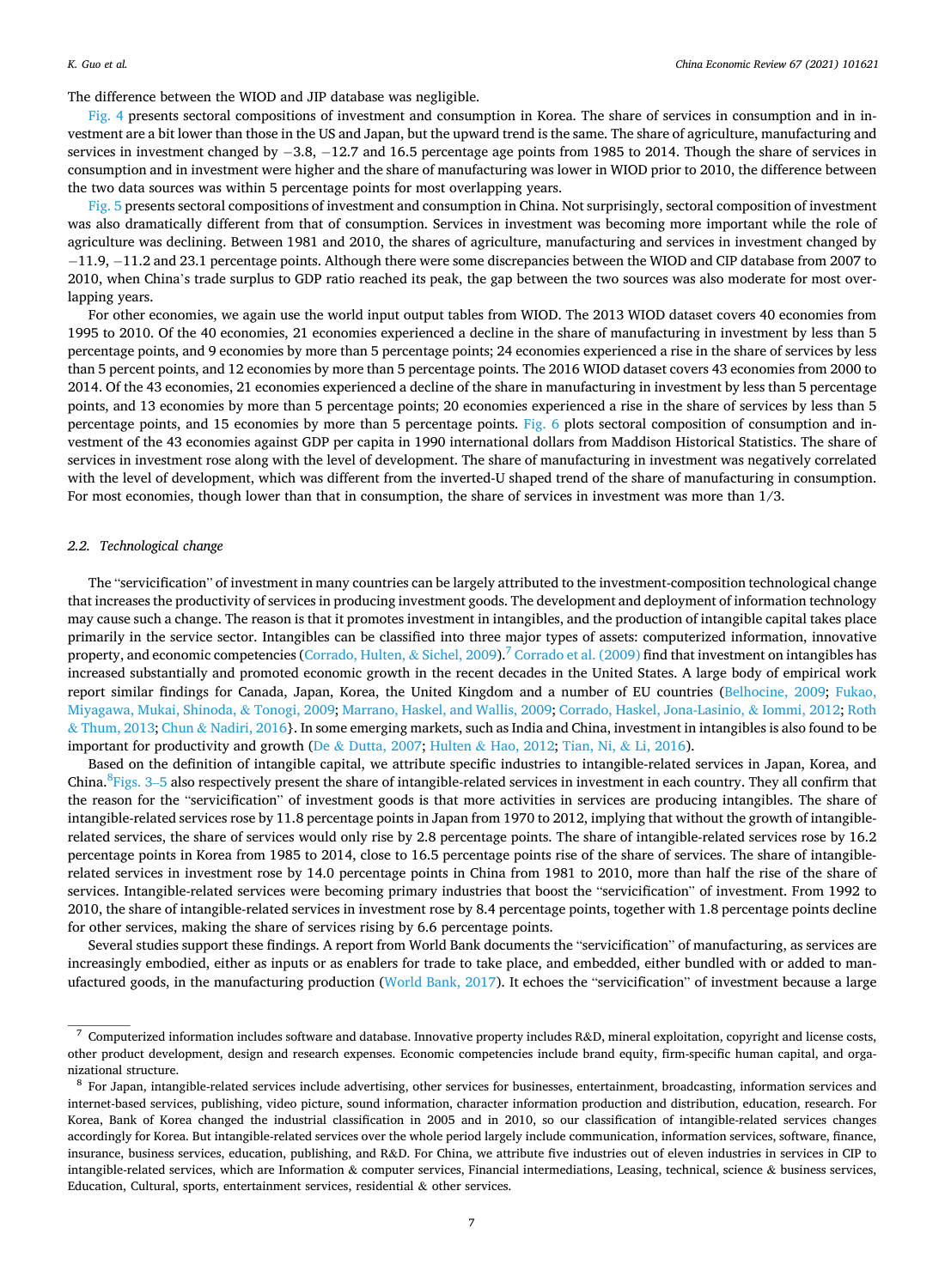<span id="page-7-0"></span>

**Fig. 4.** Sectoral compositions of consumption and investment in Korea.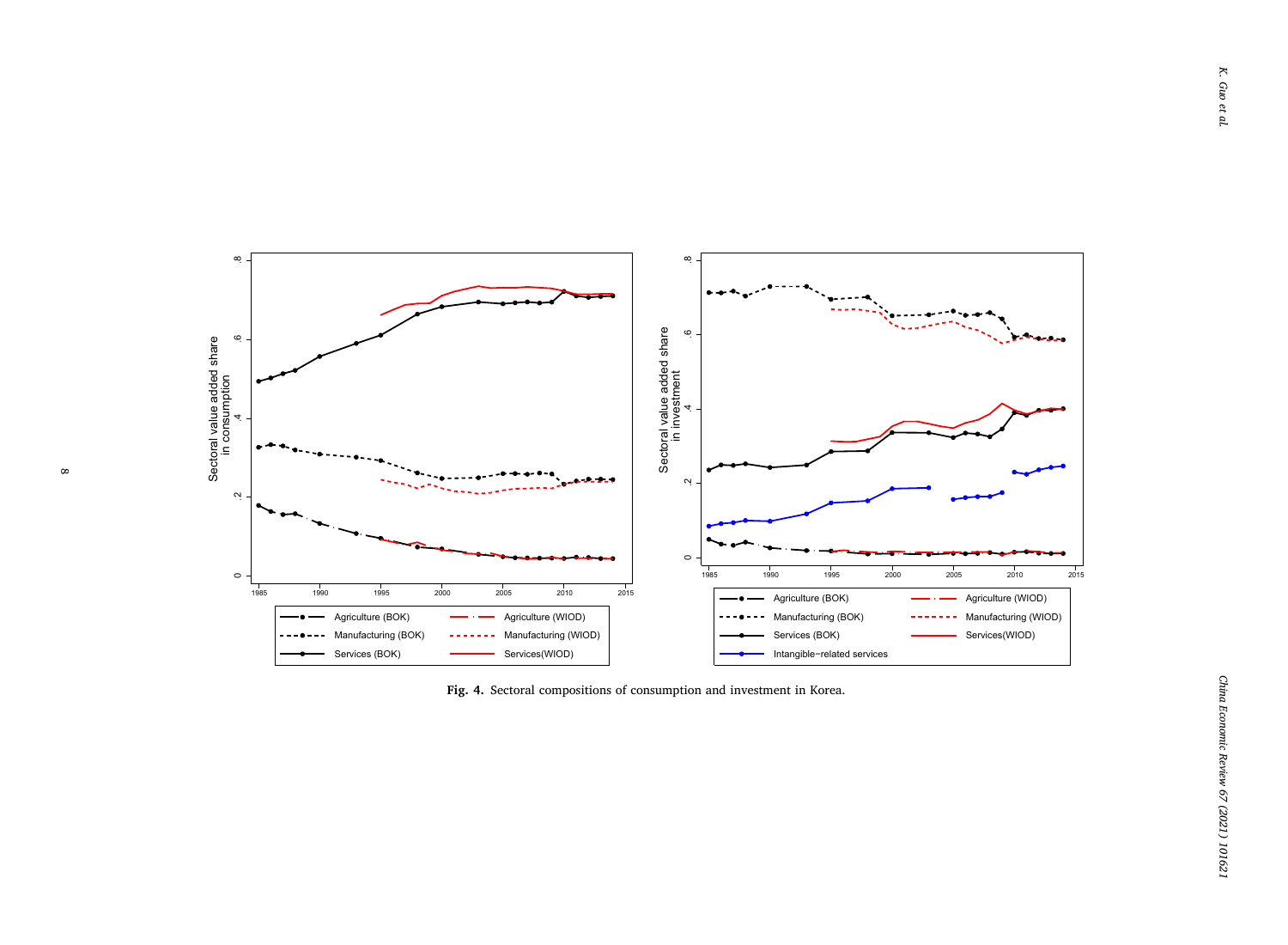<span id="page-8-0"></span>

**Fig. 5.** Sectoral compositions of consumption and investment in China.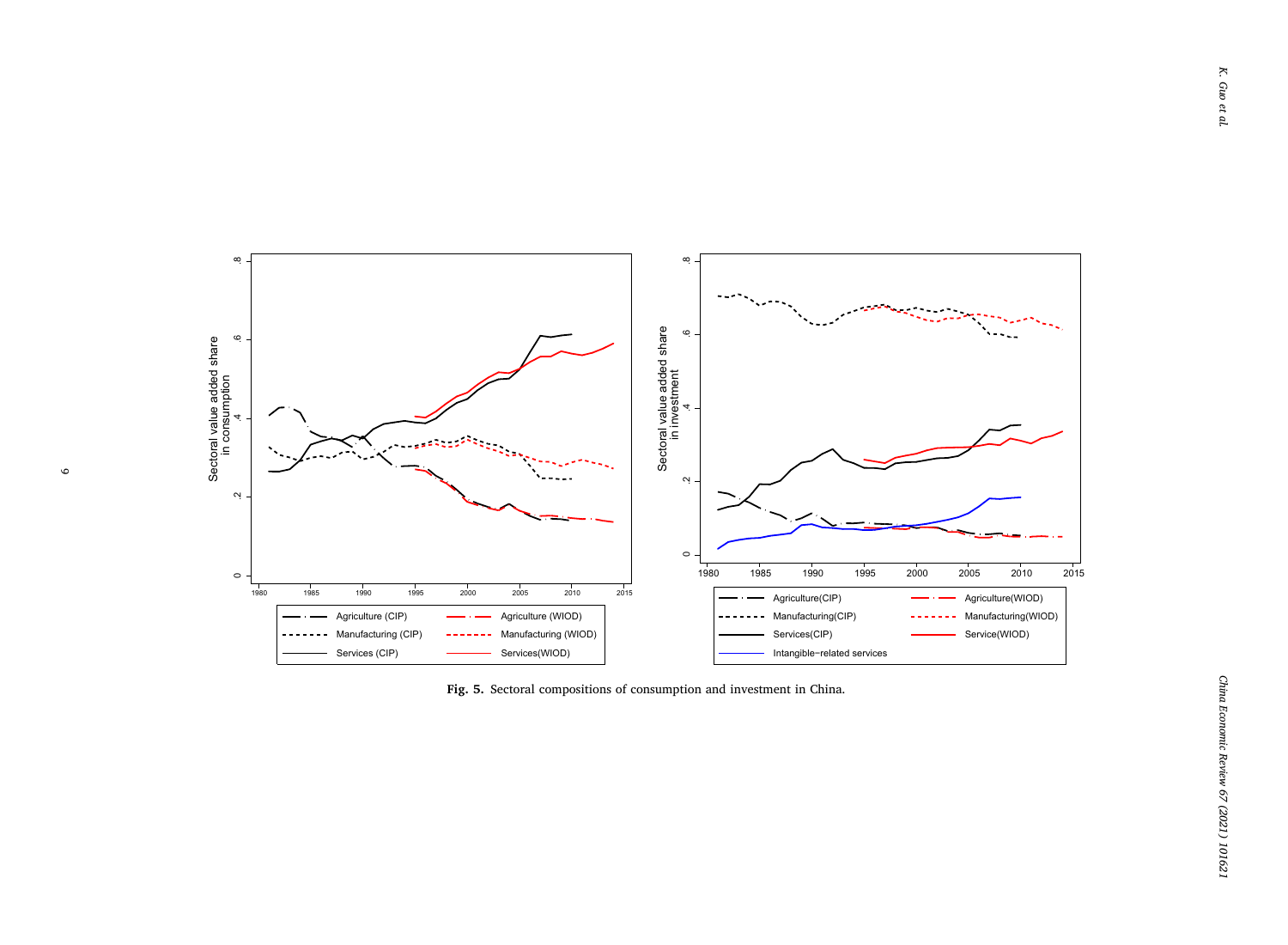<span id="page-9-0"></span>

**Fig. 6.** Sectoral compositions of consumption and investment against the level of development.

part of investment goods are manufactured goods. The report also highlights the information and telecommunication technology as data plays an increasingly important role in smart manufacturing. It notes: "Dramatic changes in ICT have given rise to a category of 'modern' services - financial, telecommunication, and business services - that can be digitally stored, codified, and more easily traded... ICT development also means that scale economies have become important in ICT-enabled service sectors as the marginal cost of providing an additional unit approaches zero."

A report from World Intellectual Property Organization looks at how much income accrues to labor, tangible capital, and intangible capital in global value chain production across all manufacturing activities ([World Intellectual Property Organization, 2017](#page-24-0)). It examines national accounts and international trade statistics from around the world and company data. It finds that intangible capital, such as branding, design and technology, accounted for nearly one third of the total value of manufactured goods sold throughout 2000–2014. The intangible capital share rose from 27.8% in 2000 to 31.9% in 2007, but remained stable since then.

A report from Asia-Pacific Economic Cooperation provides a series of firm-level case studies about a range of manufacturing value chains around the East Asia and Pacific region (Patrick & [Pasadilla, 2016\)](#page-24-0). It finds that in the value chain of computer servers, approximately 96 services categories were involved in production. Much of the services were intangible-related services, such as company registration and licensing services, financial services, accounting, auditing and bookkeeping services, information technology services, telecom services, patent, and trademark protection. In the value chains of mining and construction equipment (90 services categories involved), oil and gas industry equipment (94 services categories involved), thermal power generation equipment (74 services categories involved), intangible-related services also played an important role. While the contribution of intangiblerelated services was not easily quantified, it was surely considerable.

## *2.3. Accounting results*

To further gauge the importance of the "servicification" of investment goods in structural transformation, we decompose changes in sectoral value-added share into changes in the sectoral composition of investment and consumption, and changes in investment rate. Note that if trade is balanced, then the output share of sector *j* is the weighted average of its share in consumption and investment,

$$
s_{ji} = s_{ji}^c (1 - i_t) + s_{ji}^i i_t \tag{1}
$$

where  $s_{jt}$  is the value-added share of sector *j* at time *t*,  $s_{jt}^c$  and  $s_{jt}^i$  are the sectoral shares in consumption and in investment respectively, and  $i_t$  is the investment rate. The value-added share of sector *j* changes over  $\tau$  periods is given by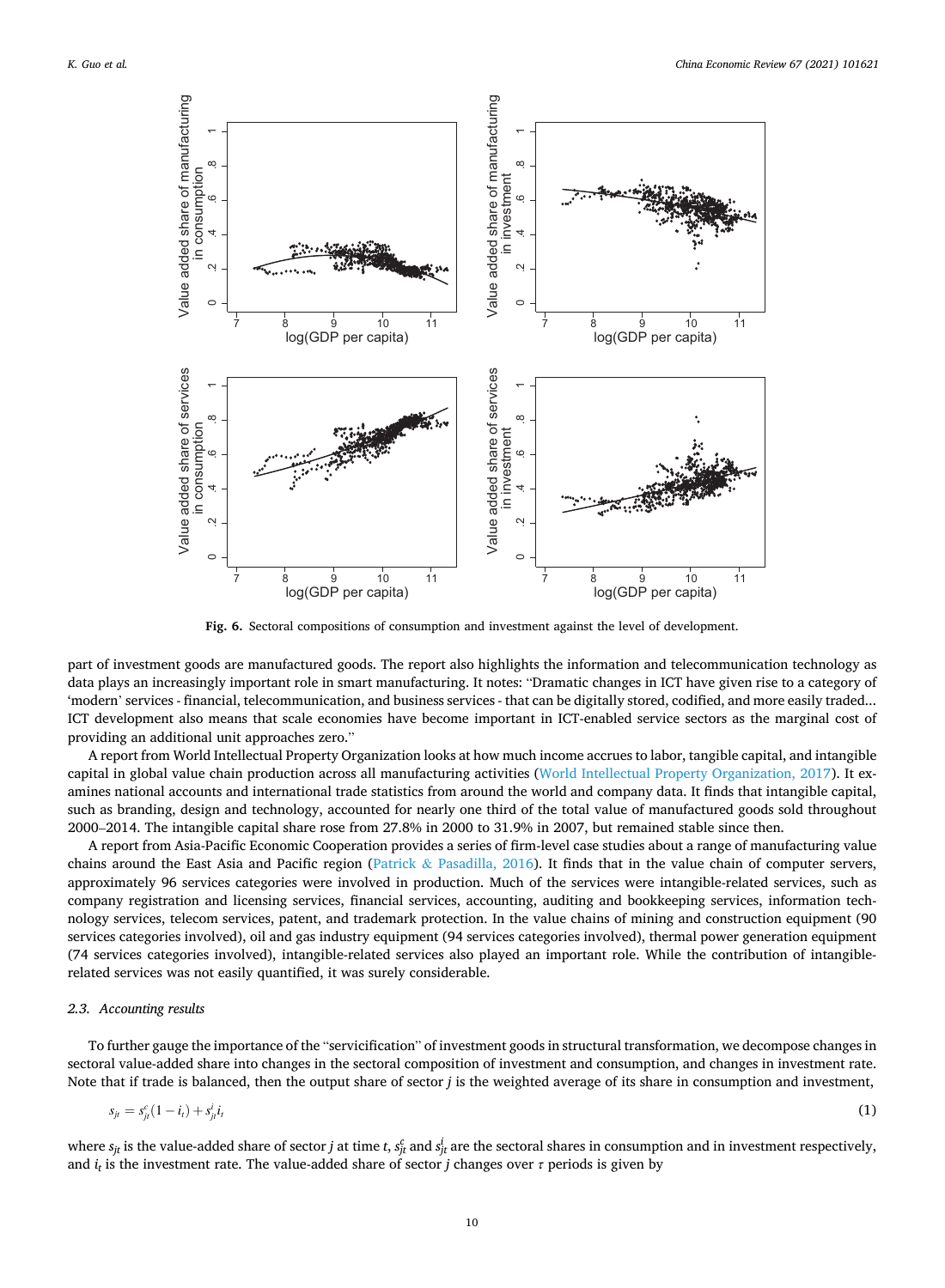<span id="page-10-0"></span>
$$
s_{j t + \tau} - s_{j t} = (1 - i_t) \left( s_{j t + \tau}^c - s_{j t}^c \right) + i_t \left( s_{j t + \tau}^i - s_{j t}^i \right) + \left( s_{j t + \tau}^i - s_{j t + \tau}^c \right) (i_{t + \tau} - i_t)
$$
\n(2)

where the three terms on the right-hand side are the changes induced by changes in consumption composition, investment composition, and investment rate respectively.

[Table 1](#page-11-0) presents the decomposition results for the US, Japan, Korea and China. We subtract net exports from total value-added before decomposition. For the US, because the investment rate was less than 20% for most of the time, changes in sectoral composition of consumption played a major role in the changes in sectoral shares of total value-added. However, changes in sectoral composition of investment and the investment rate together still accounted for  $23.8\%$  ((2.5 + 0.9)/14.3) decline in the share of manufacturing in total value-added and  $17.8\%$  ((2.9 + 0.9)/21.3) increase in the share of services from 1947 to 2010.

For Japan, Korea and China with high investment rates, the mechanism of investment is much more important. For Japan, changes in the sectoral composition of investment accounted for 23.8% (4.3/18.1) decline in the share of manufacturing and 24.9% (5.8/23.3) increase in the share of services in total value-added from 1970 to 2012. During the same time, the investment rate fell by nearly 20 percentage points, accounting for 39.2% (7.1/18.1) decline in the share of manufacturing and 29.6% (6.9/23.3) increase in the share of services in total value-added. For Korea, though the investment rate in 1985 was almost the same as in 2014, changes in the sectoral composition of investment alone accounted for 40.6% (3.9/9.6) decline in the share of manufacturing and 24.8% (5/20.1) increase in the share of services in total value-added from 1985 to 2014. For China, changes in the sectoral composition of investment and in investment rate were even more important for changes in the share of agriculture in total value-added. They all reduced the share of agriculture by 6.6 percentage points, more than one-quarter (6.6/23.3) of total decline from 1981 to 2014. Because the investment rate was higher in 2014 than in 1981, changes in investment rate prevented manufacturing from declining, the opposite of the changes within consumption and investment. Without changes in investment rate, manufacturing share would decrease by 6.8 percentage points. However, the increase in the investment rate raised manufacturing share by 5.0 percentage points, making the total change of only a 1.9 percentage points decline. For the share of services, changes in sectoral composition of investment played an important role, accounting for nearly 1/3 (8.0/25.2) increase in the share of services.

We also apply the decomposition approach to economies in both the 2013 and 2016 WIOD datasets. We still consider the sum of consumption and investment as total value-added. We calculate the contributions of changes in consumption composition, investment composition and investment rate to the changes in value-added share of services from 1995 to 2014. Though changes in consumption composition were important for changes in services, the role of investment cannot be ignored. The contribution of consumption composition to the changes in services was between 80%–120% in 18 economies. Thus, the investment composition and the investment rate together accounted for more than 1/5 changes in services in the remaining 22 economies, and even more than a half in Austria, Canada, Cyprus, Japan, Korea, Mexico, Malta, Portugal, Slovak, Slovenia, and the United States.

In summary, in this section we find that the "servicification" of investment prevails in many countries. It can be attributed to investment-composition technological change, which promotes investment in intangibles. The accounting exercises show that the mechanism of investment is important for the process of structural transformation, particularly in economies with high investment rates.

### **3. Model**

We now describe a closed economy model that can be used to explore the role of investment in structural transformation.<sup>9</sup> We modify a standard model of structural model as summarized in Herrendorf et al.  $(2014)$ . Time is discrete, indexed by  $t = 0, 1, 2, ...$  All markets are competitive. There are three sectors indexed by  $j \in \{a, m, s\}$ : agriculture, manufacturing, and services. Each sector has a representative firm with access to a Cobb-Douglas production technology,

$$
Y_{jt} = A_{jt} K_{jt}^{a_j} L_{jt}^{1-a_j}
$$
 (3)

where  $Y_{it}$  is the sectoral output,  $K_{it}$  and  $L_{it}$  are capital and labor input respectively,  $A_{it}$  is the sector-specific productivity, and  $a_{it}$  is sectorspecific output elasticity of capital. Each sector's output is used for consumption or as intermediate inputs to produce investment goods. The good market clearing condition is

$$
Y_{jt} = C_{jt} + I_{jt} \tag{4}
$$

where  $C_{it}$  and  $I_{it}$  are sector-*j* goods that are respectively used in final consumption and in producing investment goods. Total capital and labor endowment is given by *Kt* and *Lt*. We normalize the labor endowment to one. The two resource constraints for capital and labor are given by

$$
\sum_{j} K_{jt} = K_t, \sum_{j} L_{jt} = 1 \tag{5}
$$

<sup>9</sup> A closed economy model is suitable to study China's structural transformation, because though China is a large exporter, the ratio of net export to GDP is less than 5% for most of time. Moreover, the procedure to disaggregate the consumption goods and the investment goods into three sectors has adjusted the data for the difference between the sectoral compositions of exports and imports. See appendix for more detailed information.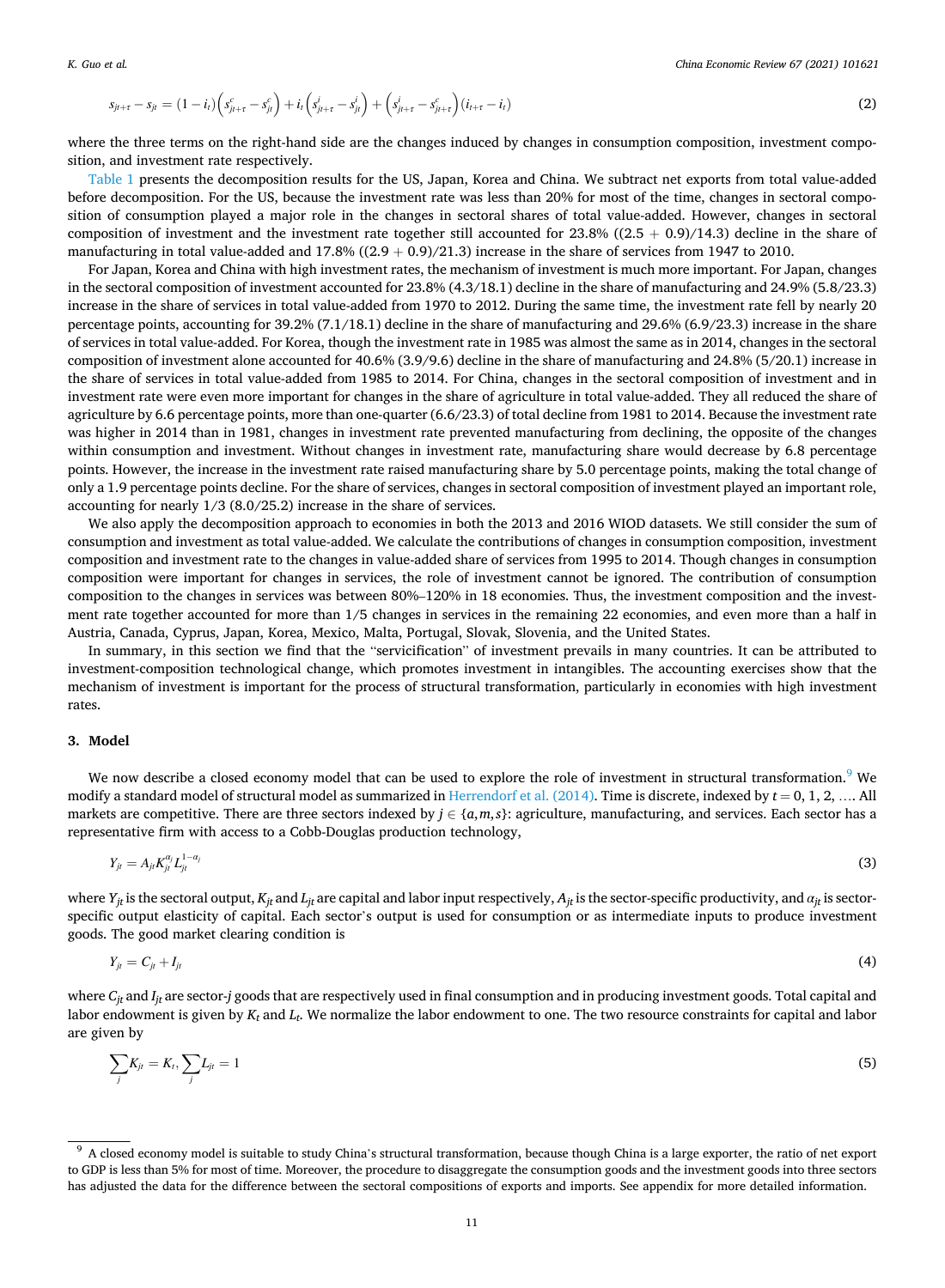#### <span id="page-11-0"></span>**Table 1**

Decomposition of changes in sectoral output shares.

| Country (year)    | Sector          | Total change | Consumption composition | Investment composition | Investment rate |
|-------------------|-----------------|--------------|-------------------------|------------------------|-----------------|
| U.S. (1947-2010)  | Agriculture     | $-7.0$       | $-6.7$                  | $-0.4$                 | 0.0             |
|                   | Manufacturing   | $-14.3$      | $-10.9$                 | $-2.5$                 | $-0.9$          |
|                   | Services        | 21.3         | 17.5                    | 2.9                    | 0.9             |
| Japan (1970-2012) | Agriculture     | $-5.2$       | $-4.0$                  | $-1.4$                 | 0.2             |
|                   | Manufacturing   | $-18.1$      | $-6.6$                  | $-4.3$                 | $-7.1$          |
|                   | Services        | 23.3         | 10.6                    | 5.8                    | 6.9             |
| Korea (1985-2014) | Agriculture     | $-10.5$      | $-9.4$                  | $-1.2$                 | 0.0             |
|                   | Manufacturing   | $-9.6$       | $-5.7$                  | $-3.9$                 | 0.0             |
|                   | Services        | 20.1         | 15.0                    | 5.0                    | 0.0             |
| China (1981-2014) | Agriculture     | $-23.3$      | $-16.7$                 | $-4.5$                 | $-2.1$          |
|                   | Manufacturing   | $-1.9$       | $-3.3$                  | $-3.5$                 | 5.0             |
|                   | <b>Services</b> | 25.2         | 20.0                    | 8.0                    | $-2.9$          |

Note: The numbers are in percentage points.

labor is not freely mobile between sectors. We introduce labor market frictions by simply adding wedges that lead to sector-specific wages. On the other hand, capital is assumed to be freely mobile between sectors. The profit maximization problem of a sector-*j*  representative firm is then given by

$$
max_{K_{ji},L_{ji}} \quad P_{ji}Y_{ji} - r_i K_{ji} - w_{ji}L_{ji}
$$

where  $P_{it}$  is the price of the sector *j* good,  $r_t$  is the rental rate of capital, and  $w_{it}$  is the sector-specific wage rate. As discussed above, sectoral wages are linked to each other through reduced-form wedges

$$
w_{at} = \xi_{at} w_{mt}, w_{st} = \xi_{st} w_{mt} \tag{6}
$$

where the wedges *ξjt* are expressed relative to the manufacturing sector. Let *ξmt* = 1 for notational purpose. The profit maximization problem leads to the factor demand functions

$$
\alpha_j P_{ji} Y_{ji} = r_i K_{ji} \tag{7}
$$

$$
(1-a_j)P_{ji}Y_{jt} = w_{ji}L_{jt} \tag{8}
$$

The investment goods are produced by a representative firm with the following CES technology

$$
I_{t} = A_{lt} \left[ \theta_{at}^{1/\rho} I_{at}^{(\rho-1)/\rho} + \theta_{mt}^{1/\rho} I_{mt}^{(\rho-1)/\rho} + \theta_{st}^{1/\rho} I_{st}^{(\rho-1)/\rho} \right] ^{\rho/(\rho-1)}
$$
(9)

where *ρ* is the elasticity of substitution. *AIt* and *θjt* respectively represent the factor-neutral and factor-specific productivities, and *θjt* add up to one. Investment-composition technological change is reflected by the evolution of  $A<sub>It</sub>$  and  $\theta<sub>ir</sub>$ . By assuming an investment goods production function, we deviate from the traditional model where investment is usually assumed to source only from manufacturing. The function is also different from the models in [Garcia-Santana et al. \(2019\)](#page-24-0) and [Herrendorf, Rogerson,](#page-24-0) & Valentinyi, 2020 by letting the productivities of sectoral inputs change over time. $10$ 

Profit maximization of the representative investment producer leads to

$$
\frac{P_{jl}I_{jl}}{P_{nl}} = \frac{\theta_{jl}P_{jl}^{1-\rho}}{\sum_{j} \theta_{j'l}P_{j'l}^{1-\rho}}
$$
(10)

where  $P_{It}$  is the price of investment goods,

$$
P_{lt} = A_{lt}^{-1} \left[ \sum_{j} \theta_{jt} P_{jt}^{1-\rho} \right]^{1/(1-\rho)}
$$
(11)

<sup>&</sup>lt;sup>10</sup> Changes in *θ<sub>it</sub>* may shift the demand for sectoral output from investment. A main finding in this paper is that such demand shift is important for accounting for structural transformation in investment. We thus allow the sectoral weight to change in the investment production function, different from [Garcia-Santana et al. \(2019\)](#page-24-0) and [Herrendorf, Rogerson,](#page-24-0) & Valentinyi, 2020, who only consider the price effect. Changes in *θjt* also generate an "income effect" that could also be induced by a non-homothetic production function. We choose the current setting mainly for technical reasons: a non-homothetic production function does not have the constant returns to scale property. It is OK if the production function has decreasing returns to scale, but it is problematic if the production function has increasing returns to scale as firms producing the investment good will have negative profit. We avoid this problem by assuming the weights change exogenously. Moreover, we find it difficult to justify the economic meanings of the non-homotheticity in investment production.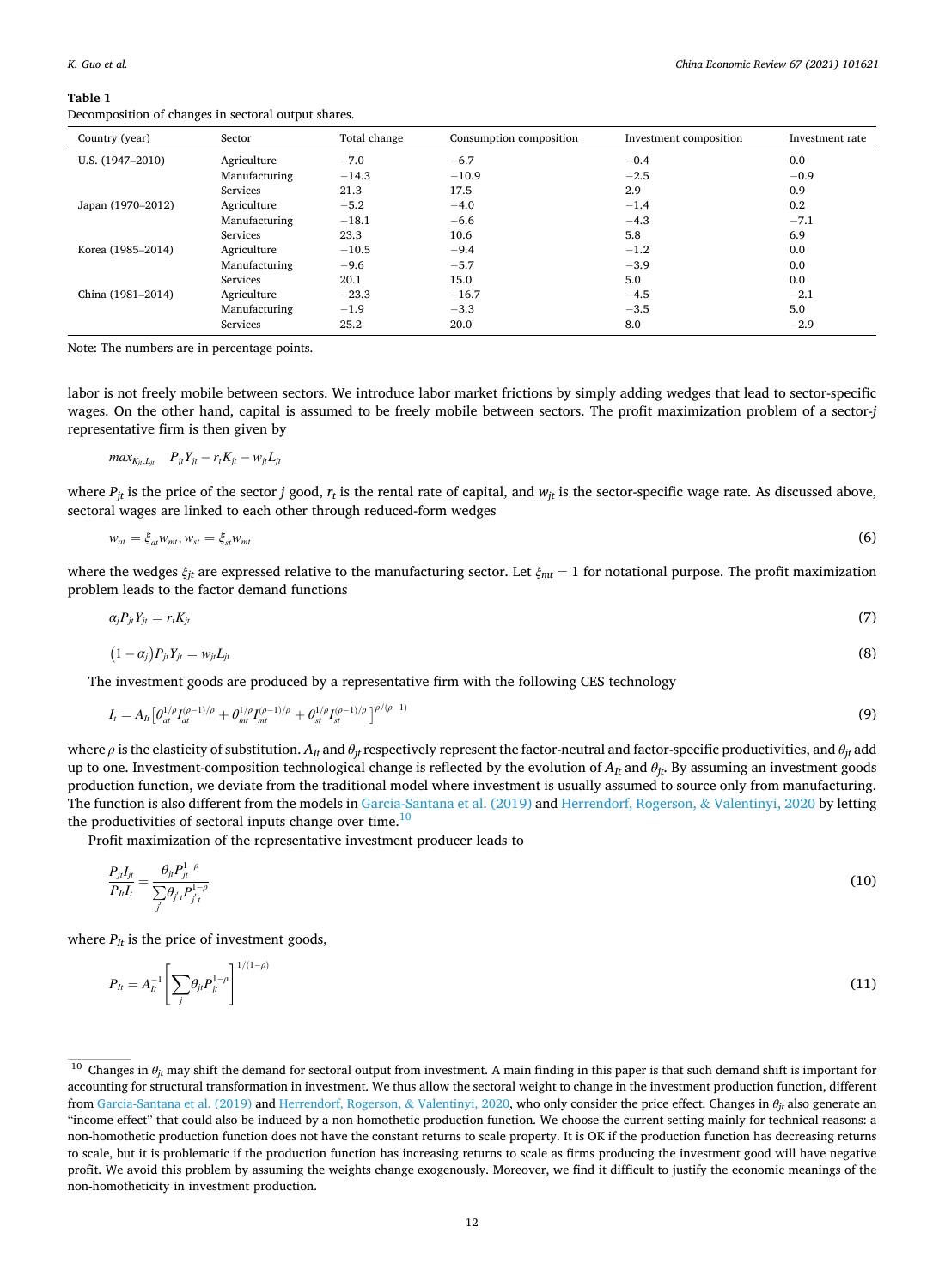<span id="page-12-0"></span>There is a representative consumer maximizing discounted life-time utility,

$$
\sum_t\beta^t\frac{C_t^{1-\sigma}}{1-\sigma}
$$

where  $0 < \beta < 1$  is the discount factor,  $\sigma > 0$  is the inverse of the intertemporal elasticity of substitution, and  $C_t$  is a consumption aggregator,

$$
C_{t} = \left[\omega_{a}^{1/e}\left(C_{at} + \overline{C}_{a}\right)^{(\epsilon-1)/\epsilon} + \omega_{m}^{1/e}\left(C_{mt} + \overline{C}_{m}\right)^{(\epsilon-1)/\epsilon} + \omega_{s}^{1/e}\left(C_{st} + \overline{C}_{s}\right)^{(\epsilon-1)/\epsilon}\right]^{e/(\epsilon-1)}
$$
(12)

where  $\omega_j$ ,  $\epsilon$  and  $\overline{C}_j$  are constant. The weight parameters  $\omega_j$  add up to 1. The elasticity of substitution is determined by  $\epsilon$ . Including  $\overline{C}_j \neq 0$ in preference makes the aggregator non-homothetic, which is emphasized in the literature as a driving force behind structural transformation. The budget constraint for the representative agent is given by

$$
\sum_j P_{ji}C_{ji} + P_{lt}I_t = r_tK_t + \sum_j w_{ji}L_{jt}
$$

Given investment, capital evolves according to

$$
K_{t+1} = (1 - \delta)K_t + I_t \tag{13}
$$

where  $\delta$  is a constant depreciation rate.

As shown in [Herrendorf et al. \(2014\)](#page-24-0), the utility maximization problem can be broken into two sub-problems. First, the household solves the intertemporal problem

$$
max_{C_t,K_t} \quad \sum_t \beta^t \frac{C_t^{1-\sigma}}{1-\sigma}
$$

subject to

$$
P_{C}C_t + P_{lt}K_{t+1} = (1 - \delta)P_{lt}K_t + r_tK_t + \sum_j w_{ji}L_{jt} + P_{at}\overline{C}_a + P_{mt}\overline{C}_m + P_{st}\overline{C}_s
$$

where  $P_{Ct}$  is the price of aggregate consumption to be defined below. Solving the intertemporal problem leads to the familiar Euler equation,

$$
C_t^{-\sigma} = \beta C_{t+1}^{-\sigma} \frac{P_{C_t}}{P_{C_{t+1}}} \frac{(1-\delta)P_{t+1} + r_{t+1}}{P_t}
$$
\n(14)

where  $[(1 - \delta)P_{t+1} + r_{t+1}]/P_{t}$  is the gross return to investment in money unit, and multiplying it with  $P_{Ct}/P_{Ct+1}$  transforms the return into a unit of aggregate consumption. Following Chari, Kehow, & [McGrattan \(2007\)](#page-24-0) and [Cheremukhin et al. \(2017\)](#page-24-0), we impose intertemporal wedge *ξIt* into the Euler equation,

$$
\xi_{h} = \beta \left( \frac{C_{t+1}}{C_{t}} \right)^{-\sigma} \frac{P_{Ct}}{P_{Ct+1}} \frac{(1-\delta)P_{h+1} + r_{t+1}}{P_{h}}
$$
\n(15)

The second sub-problem is the intratemporal problem allocating aggregate consumption expenditure to different goods,

$$
max_{C_{jt}} C_t
$$

subject to

$$
\sum_j P_{ji} C_{ji} = P_{Ci} C_i - P_{ai} \overline{C}_a - P_{mi} \overline{C}_m - P_{si} \overline{C}_s
$$

Solving the intratemporal problem, we have

$$
\frac{P_{ji}\left(C_{ji}+\overline{C}_j\right)}{P_{Ci}C_t}=\omega_j\left(\frac{P_{ji}}{P_{Ci}}\right)^{1-\epsilon}
$$
\n(16)

From these conditions, the price of aggregate consumption is defined as

$$
P_{Ct} = \left[\sum_{j} \omega_j P_{jt}^{1-\epsilon}\right]^{1/(1-\epsilon)}\tag{17}
$$

We further use the aggregate consumption as the numeraire in each period, such that  $P_{Ct} = 1$ .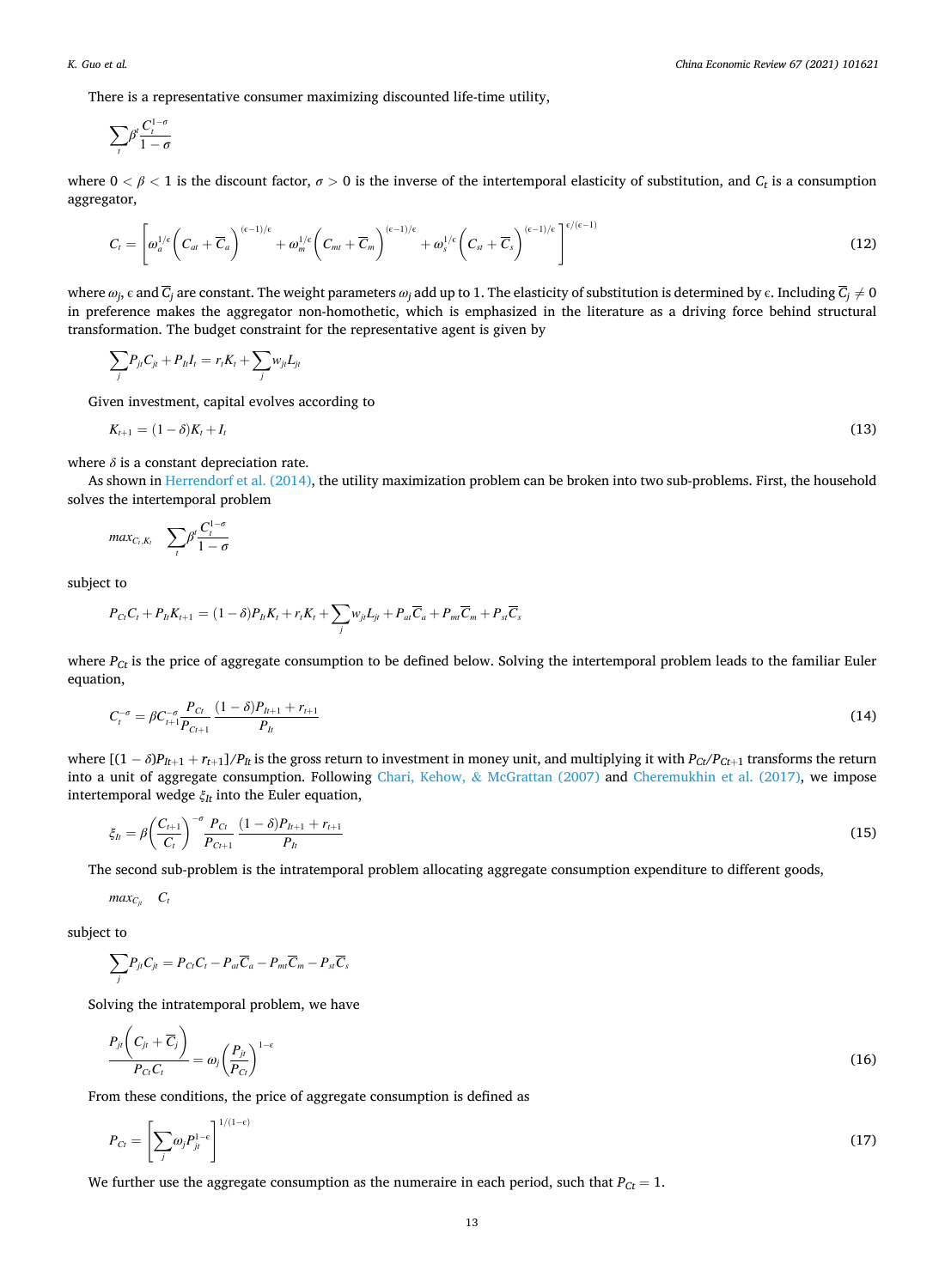<span id="page-13-0"></span>The equilibrium of this economy is defined as a sequence of prices  $\{P_{lb}, P_{lb}, w_{lb}, r_t\}_{t=a, m, s}$  and allocation  $\{C_{lb}, I_{lb}, K_{lb}, L_{lb} \}_{t=a, m, s}$  such that (1) Given prices, the household maximizes utility (Eq.  $(15)$ ,  $(16)$ ); (2) Given prices, the firms maximize profits (Eq.  $(7)$ ,  $(8)$ ,  $(10)$ ; (3) All markets clear (Eq.  $(3)$ ,  $(4)$  and  $(5)$ ); (4)Intersectoral wage differences are determined by exogenous labor market wedges (Eq.  $(6)$ ; (5) Capital evolves over time according to Eq.  $(13)$ .

# **4. Calibration**

We now calibrate the model to the Chinese economy from 1981 to 2014. We calibrate the production parameters  $a_a$ ,  $a_m$ ,  $a_s$  with China's national input-output tables from the National Bureau of Statistics (NBS) in China.<sup>11</sup> 1 –  $a_i$  corresponds to the labor income share by sector, which does not change much over time. We attribute the average value to the parameters. The calibrated values are 0.114, 0.622, 0.549 for  $\alpha_a$ ,  $\alpha_m$ ,  $\alpha_s$  respectively.<sup>12</sup> The labor income share was large for agriculture, probably because the NBS distributed the mixed income in agriculture to the labor income, which overestimated the labor income share in agriculture. As a robustness check, we also let  $\alpha_a = 0.5$  later.

With the output elasticities, we derive Solow residuals for each sector as our productivity measures. This procedure requires data on real value-added, capital stock, and labor input by sector. The NBS reports sectoral value-added in current price and sectoral valueadded index. We normalize the price in 1981 for each sector to one, and compute the price in year *t* by dividing the growth factor of nominal value-added with the growth factor of the index from year 1981 to year *t*. 13 The real value-added by sector is the ratio of nominal value-added to the price. For the labor input, we use the employment data from the NBS. The employment series was revised by the NBS at various points of time. These revisions do not go all the way back, so certain inconsistencies exist. We resort to [Holz](#page-24-0)  $(2006)$  to form a consistent employment series.<sup>14</sup> We construct data on total capital stock following the perpetual inventory method and then allocate total capital stock to each sector using sectoral capital demand Eq. [\(7\)](#page-11-0). The procedure also generates nominal rent. We assume that capital depreciates at the rate  $\delta = 0.05$ . The initial capital stock in 1981 is calculated as the steady state value given the investment in 1981 and the average growth rate of real investment from 1981 to 2000. Sectoral productivities are plotted in the top-left panel of [Fig. 7](#page-14-0). Consistent with existing results, agricultural TFP experienced a fast growth over the period. The average annual growth rates over the period were larger for agriculture (4.83%) and manufacturing (2.97%), while productivity of services grew slower (0.91%).  $\ddot{\phantom{1}}$ 

Next, we estimate the preference parameters { *ωj, Cj, ϵ* and investment-composition productivities  $\{\theta_{jt}, \rho, A_{It}\}$ . For consumption

and investment in nominal values, we obtain data on final consumption expenditure and gross capital formation from the NBS, and then divide them by total employment. As explained by [Herrendorf et al. \(2013\)](#page-24-0), because we define sector-specific production function in the value-added form, it is important to interpret sectoral consumption and sectoral investment as the value-added component of consumption and investment. We have decomposed consumption and investment into their value-added components using the input output tables from WIOD and CIP. As the two data sources mostly trace each other, we merge the data from the two sources. For the overlapping years, the WIOD data is used.  $\ddot{\phantom{1}}$ 

 $\mu$  in  $\mu$ <sub>*ρ*</sub> *calis, the VIOD didd is discu.*<br>With nominal consumption and investment, sectoral shares and sectoral deflators, we respectively estimate  $\{\omega_j, \overline{C}_j, \varepsilon\}$  and  $\{\theta_{j\},\rho\}$ 

by minimizing the sum of squared deviations between the actual sectoral shares and their counterparts in the model, using eqs. [\(16\)](#page-12-0) [and \(10\).](#page-12-0) The estimate of  $\epsilon$  is 0.884, and the estimates of  $\omega_a$ ,  $\omega_m$ ,  $\omega_s$  are 0.086, 0.323 and 0.591, respectively. The nonhomothetic parts  $\overline{C}_a$  is negative and  $\overline{C}_s$  is positive, implying low income elasticity of demand for agricultural goods and high income elasticity of demand for services. $15$ 

To estimate {*θjt*,*ρ*} in practice, we assume that factor-specific productivities grow at constant rates, or more specifically, we write

$$
log\theta_{at} - log\theta_{mt} = \gamma_1 + \gamma_2 t \tag{1.18}
$$
  

$$
log\theta_{st} - log\theta_{mt} = \gamma_3 + \gamma_4 t \tag{1.19}
$$

where  $\gamma_1$ ,  $\gamma_2$ ,  $\gamma_3$ ,  $\gamma_4$  are constant.<sup>16</sup> [Fig. 8](#page-15-0) plots the predicted values of investment compositions. The model can generate changes in sectoral shares of investment in data, with the gap between the predicted values and the data less than 4 percentage points in most

<sup>&</sup>lt;sup>11</sup> For the period 1981 to 2014, we have input-output information for 1987, 1990, 1992, 1995, 1997, 2000, 2002, 2005, 2007, 2010 and 2012.<br><sup>12</sup> We also calculate labor income shares by sector with the input output tables

allocate it between sectors by sectoral shares.<br><sup>14</sup> The NBS adjusted the employment series with data from 2000 and 2010 population census, but the revisions did not cover years prior to 1990. As a result, the total employment in 1990 is much larger than it is in 1989. [Holz \(2006\)](#page-24-0) adjusted the pre-1990 total employment series using the 1982 and 1990 population census as anchors, and applied the sectoral employment shares reported by NBS to the revised total employment series.

We merge the adjusted pre-1990 sectoral employment data from [Holz \(2006\)](#page-24-0) with the post-1989 sectoral employment data from the NBS.<br><sup>15</sup> We also test the importance of nonhomothetic parts by setting  $\overline{G}_i = 0$ . As expect with the values for agriculture, manufacture and services hovering around 0.25, 0.30 and 0.45. Therefore, the nonhomothetic parts are crucial for the model to capture trend of sectoral composition of consumption.<br><sup>16</sup> To guarantee the sum of  $\theta_a$ ,  $\theta_m$ ,  $\theta_s$  equals one, factor-neutral productivity  $A_t$  would change accordingly.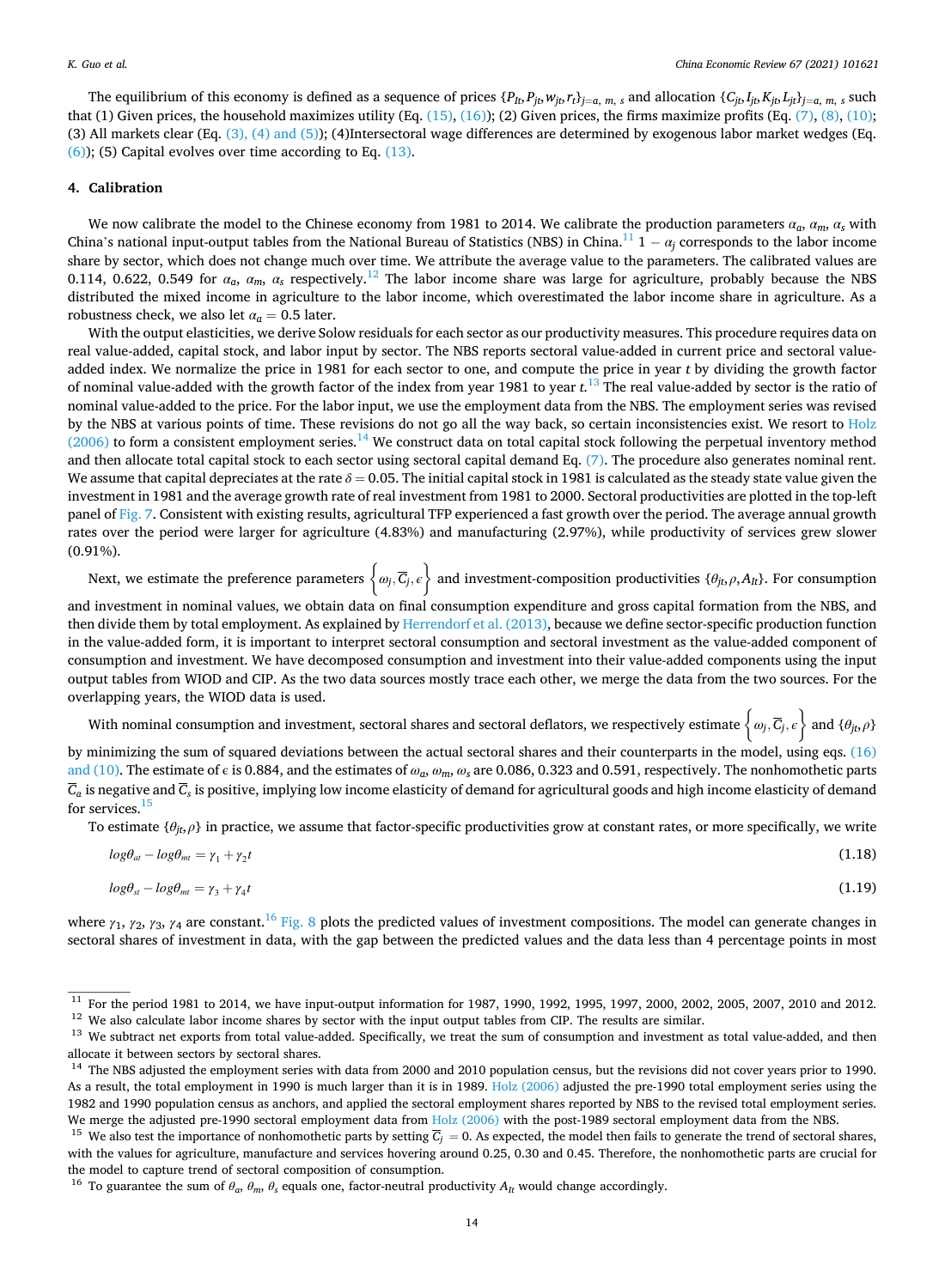<span id="page-14-0"></span>

Fig. 7. The evolution of technologies and wedges.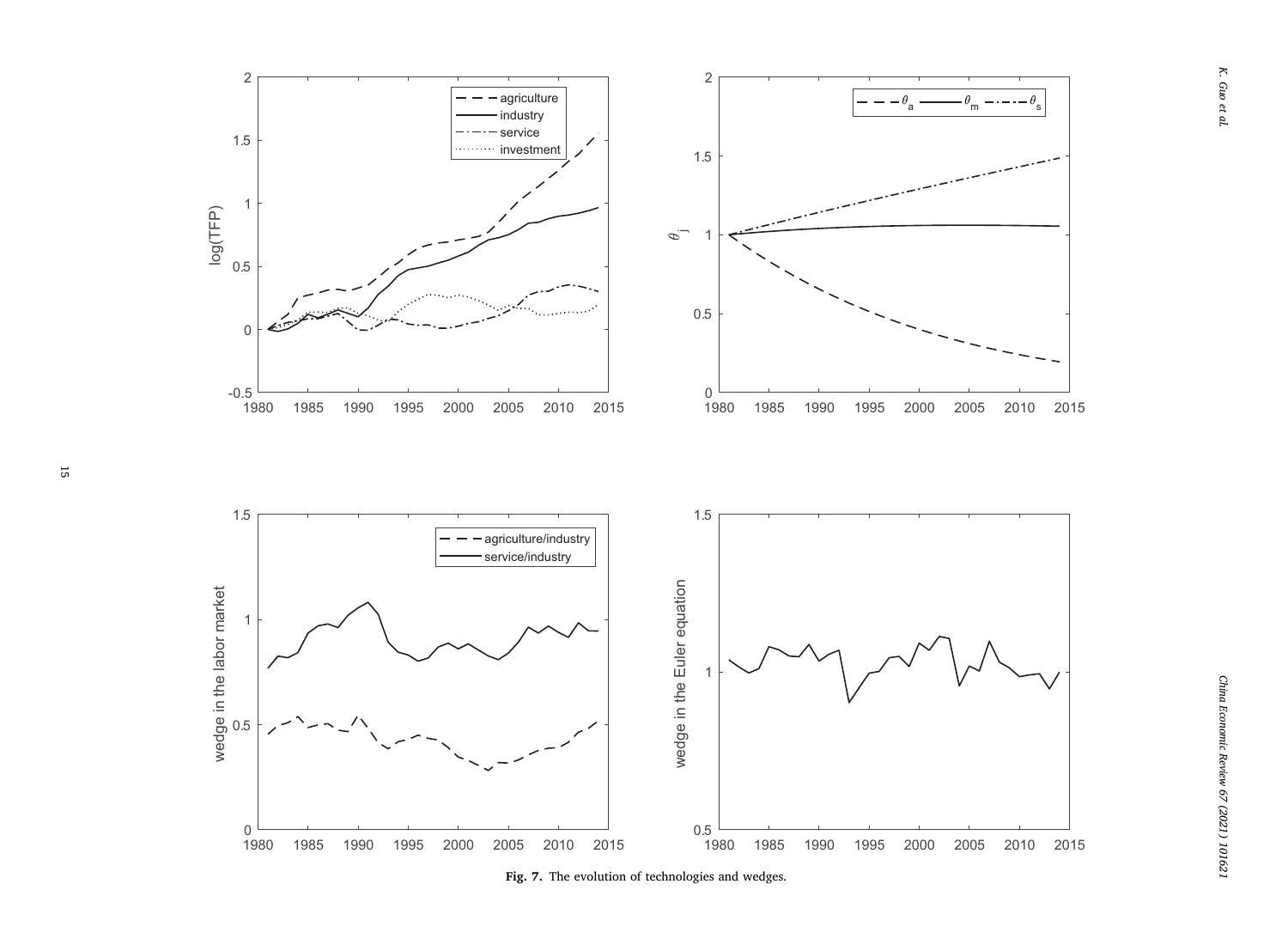<span id="page-15-0"></span>

**Fig. 8.** Sectoral composition of investment: model vs data.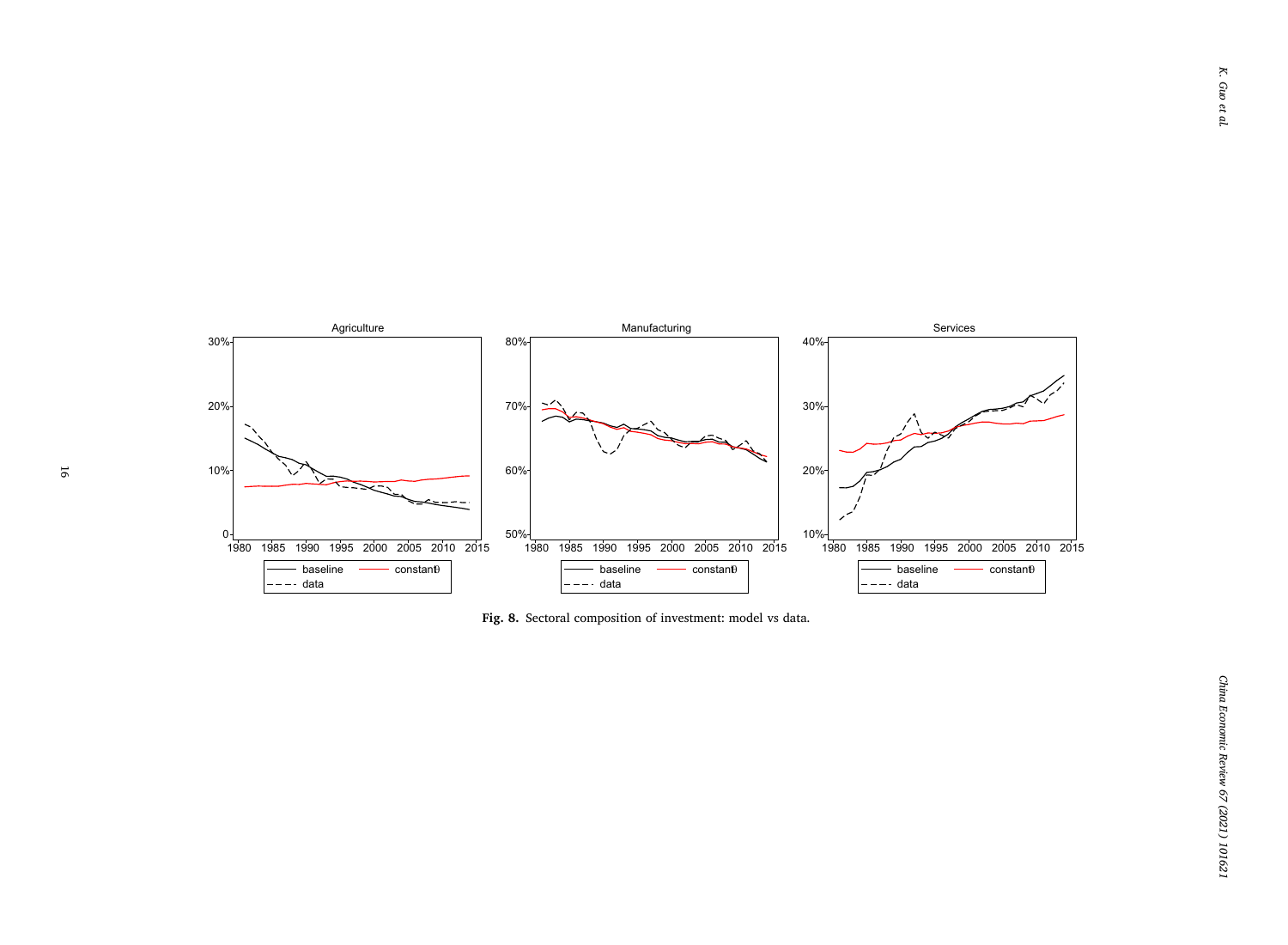<span id="page-16-0"></span>years. The estimate of *ρ* is 0.528. The estimates of *γ*1, *γ*2, *γ*3, *γ*4 are − 1.504, − 0.0512, − 1.364, and 0.0104 respectively, implying that the annual growth rate of productivity of services is 1.04 percentage points higher than that of manufacturing output and 6.16 higher than that of agricultural output.

Combining Eqs. [\(1.18\)](#page-13-0), [\(1.19\)](#page-13-0) and <sup>∑</sup> *θjt* = 1, we calculate *θj* for each year from 1981 to 2014. The top-right panel in [Fig. 7](#page-14-0) plots the *j*

series of  $\theta$ <sup>*j*</sup>. In the plot we normalize the values in 1981 to one. The diversified growth path of  $\theta$ <sup>*j*</sup> implies that the relative price of sectoral output cannot explain changes in sectoral composition of investment alone. To test it, we estimate the parameters under the constraint that  $\theta_{it}$  is constant, or  $\gamma_2 = \gamma_4 = 0$ . The predicted values of investment composition are also presented in [Fig. 8](#page-15-0). It is confirmed that uneven productivity growth of sectoral outputs in producing investment goods is crucial. The fit of the specification without the technological change is much worse. It predicts a 1.7 percentage points increase in the share of agriculture and a 5.6 percentage points increase in the share of services, in contrast to a 12.2 percentage points decrease in the share of agriculture and a 21.4 percentage points increase in the share of services in data. The intuition is straightforward. The relative prices of agriculture and services rise, but the share of agriculture decreases while the share of services increases. The price effect alone cannot explain both.

We calibrate factor-neutral productivity $A_{It}$  in the investment production function to the relative price of investment to consumption. We first obtain the gross fixed capital formation and household final consumption expenditure, both in current price and in constant price, from the World Bank's World Development Indicators (WDI). The deflator of each variables is the ratio of the values in current price to the values in constant price. Following [Karabarbounis and Neiman \(2014\),](#page-24-0) we compute the relative price of investment to consumption as the ratio of the deflator of fixed capital formation to the deflator of final consumption expenditure. Real consumption is defined as the summation of real sectoral consumption, which is the ratio of the nominal value to the deflator. We divide the nominal consumption by the real consumption to obtain the consumption price. The investment price is then constructed by multiplying the relative price of investment to consumption with the consumption price. We divide the nominal value by the investment price to obtain the real investment, which is used to construct data on real capital, as discussed before. With the real investment, we compute  $A_{It}$  using Eq. [\(9\)](#page-11-0), where  $I_{it}$  is obtained by dividing nominal sectoral value added in investment by the deflator. The logged values are depicted in the top-left panel of [Fig. 7.](#page-14-0) Though experiencing fluctuations in the 1990s, the productivity grew slowly. In 2014, it was merely 10.8% higher than it was in 1981.

With nominal output and labor input by sector, we construct wedges using sectoral labor demand eq. [\(8\)](#page-11-0) and the definition of wedges (6). The bottom-left panel of [Fig. 7](#page-14-0) plots the derived labor wedges. The wedge for services hovered around 1, despite big swing in the early years. It became relatively stable in later years. The wedge for agriculture, however, was substantially lower than 1, with a downward trend since the mid-1980s. This was consistent with widening rural-urban income gap, by and large due to the Hukou system that impeded rural-urban migration.

For the intertemporal wedge, we need to construct the consumption aggregator and its price first. The price of the consumption aggregator can be computed by Eq. [\(17\)](#page-12-0). The consumption aggregator can be derived either by Eq. [\(12\)](#page-12-0) or by Eq. [\(16\).](#page-12-0) The results from the two equations are broadly consistent. We use the result from Eq. [\(16\)](#page-12-0). With the consumption aggregator and its price, the price of investment and the nominal rent, we then compute intertemporal wedge  $ξ$ *It* using Eq. [\(15\)](#page-12-0). We assume that  $β = 0.96$  and  $σ = 1$ . The intertemporal wedge is depicted in the bottom-right panel of [Fig. 7.](#page-14-0) The wedge dived in the early 1990s, and then gradually increased before showing a downward trend, implying that there were other forces outside the model that drive the decline of the investment rate in the late 1990s and the rise in the 2000s. The forces may include the soft landing policies in the late 1990s, and the reform in the financial sector in 2000s, as discussed in [Song et al. \(2011\)](#page-24-0). We summarize the parameter values in the baseline model in Table 2.

# **5. Quantitative result**

**Table 2** 

We now employ the model to quantitatively assess the role of investment behind China's structural transformation during the reform era.

| .<br>Calibrated parameter values. |                         |                        |                       |                  |                  |                                                |  |  |
|-----------------------------------|-------------------------|------------------------|-----------------------|------------------|------------------|------------------------------------------------|--|--|
| Parameters                        |                         |                        |                       |                  |                  | Calibration target                             |  |  |
|                                   | $\alpha_a$<br>0.114     | $\alpha_m$<br>0.622    | $\alpha_{s}$<br>0.549 |                  |                  | Capital income shares by sector                |  |  |
| $\omega_a$                        | $\omega_m$              | $\omega_{\rm s}$       | $\epsilon$            | $\overline{C}_a$ | $\overline{C}_s$ | Sectoral composition of consumption            |  |  |
| 0.086                             | 0.323                   | 0.591                  | 0.884                 | $-242.1$         | 223.8            |                                                |  |  |
| $\gamma_1$<br>$-1.504$            | $\gamma_2$<br>$-0.0512$ | $\gamma_3$<br>$-1.364$ | $\gamma_4$<br>0.0104  | $\rho$<br>0.528  |                  | Sectoral composition of investment             |  |  |
|                                   |                         | β<br>0.96              |                       |                  |                  | Long-run interest rate per year $= 4.2\%$      |  |  |
|                                   |                         | $\sigma$               |                       |                  |                  | Intertemporal elasticity of substitution $= 1$ |  |  |
|                                   |                         | $\delta$               |                       |                  |                  | Holz (2006)                                    |  |  |
|                                   |                         | 0.05                   |                       |                  |                  |                                                |  |  |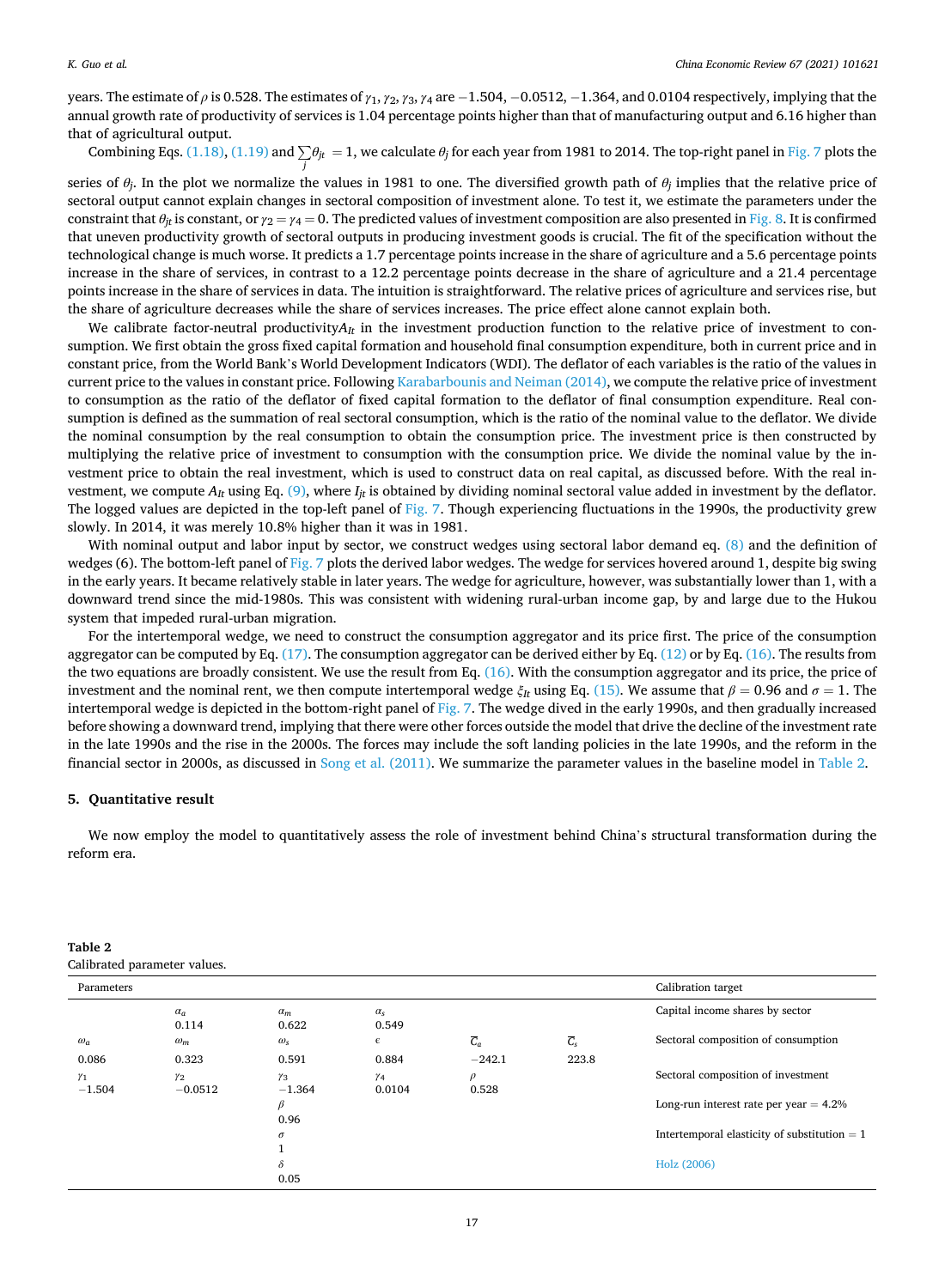## <span id="page-17-0"></span>*5.1. Baseline*

We simulate the model for 300 years. Fig. 9 reports the model dynamics of sectoral shares of employment and output between 1981 and 2014. Although it tends to slightly over-predict the rise of services in late 1990s, the baseline model indeed well captures the trend of China's structural transformation. The differences in employment shares and in output shares between the baseline and data are within three percentage points most of the time. As in [Table 3,](#page-18-0) the baseline predicts a 42.6 percentage points decline of employment share in agriculture, a 15.0 percentage points increase in manufacturing and a 27.6 percentage points increase in services. In data, the changes are − 38.6, 11.6 and 27.0 percentage points. For output shares, it predicts a 27.4 percentage points decline in agriculture, a 3.1 percentage points increase in manufacturing and a 24.2 percentage points increase in services. In data, the changes are −23.3, −1.9 and 25.2 percentage points.



**Fig. 9.** Sectoral shares of employment and output: baseline.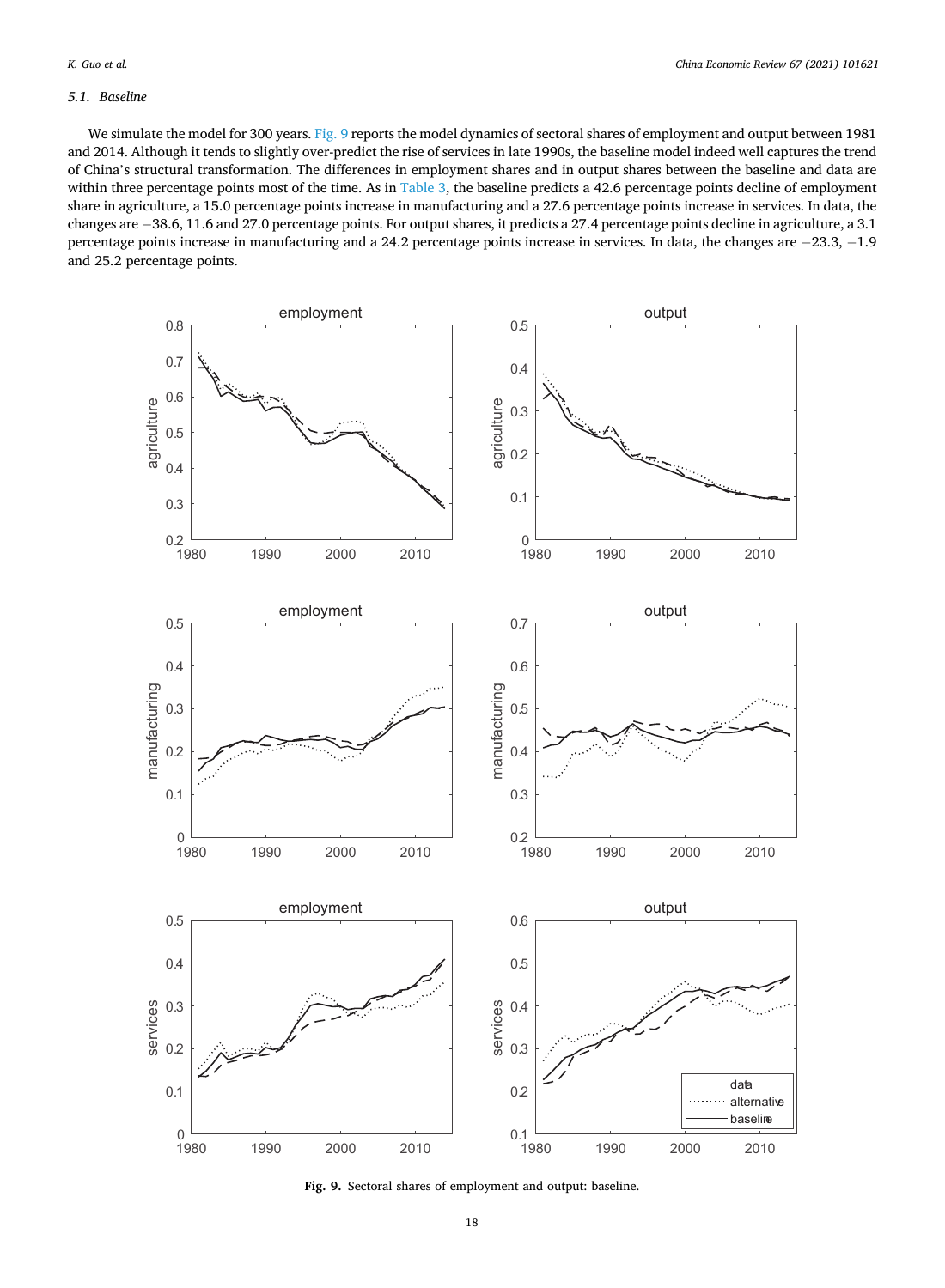#### <span id="page-18-0"></span>**Table 3**

Changes in sectoral shares from 1981 to 2014.

| Sector          | Employment |          |             |         | Output   |             |  |
|-----------------|------------|----------|-------------|---------|----------|-------------|--|
|                 | Data       | Baseline | Alternative | Data    | Baseline | Alternative |  |
| Agriculture     | $-38.6$    | $-42.6$  | $-43.1$     | $-23.3$ | $-27.4$  | $-29.4$     |  |
| Manufacturing   | 11.6       | 15.0     | 22.7        | $-1.9$  | 3.1      | 16.1        |  |
| <b>Services</b> | 27.0       | 27.6     | 20.4        | 25.2    | 24.2     | 13.3        |  |

Note: The numbers are in percentage points.



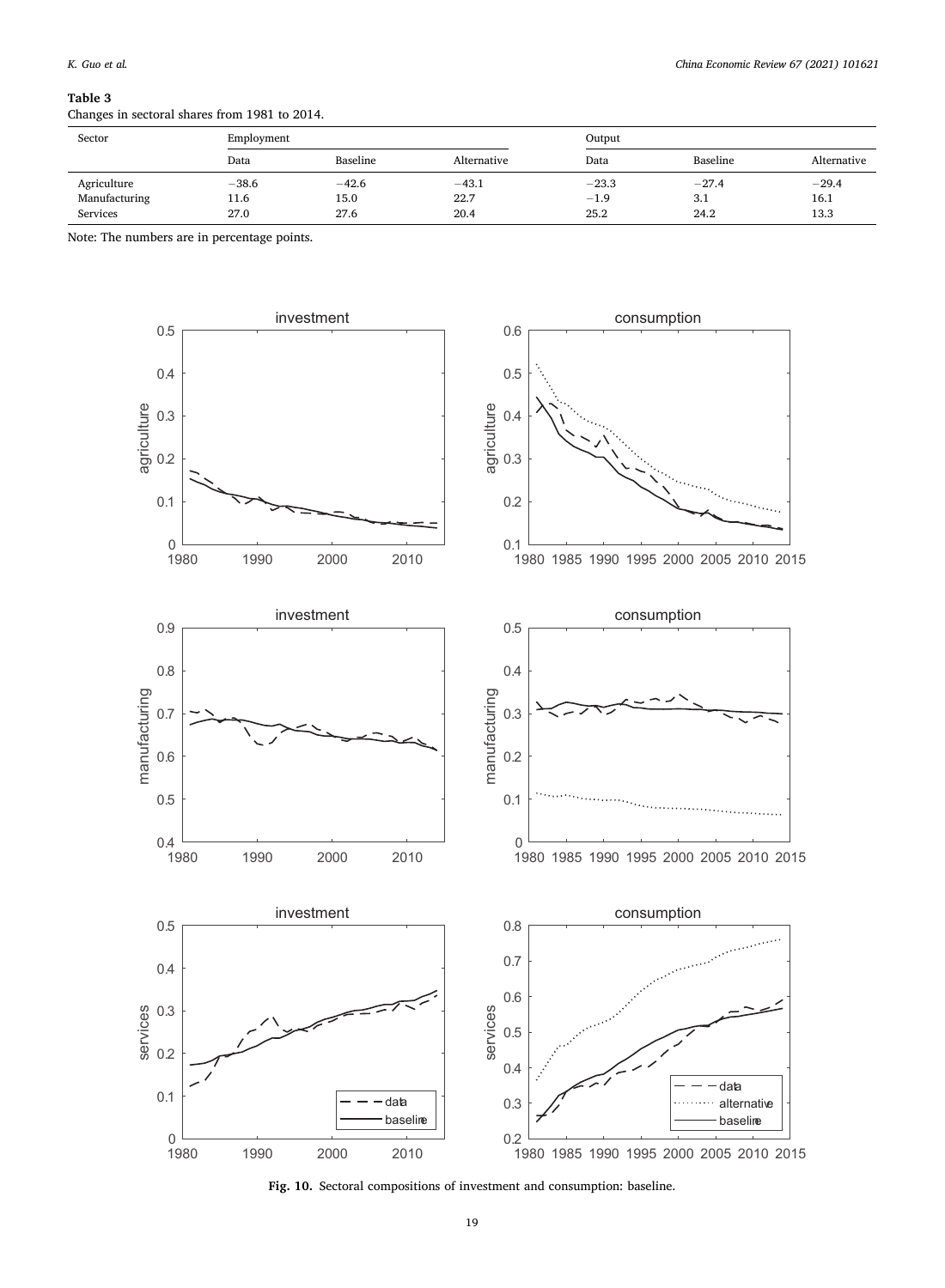<span id="page-19-0"></span>

**Fig. 11.** Investment rate and investment price: baseline.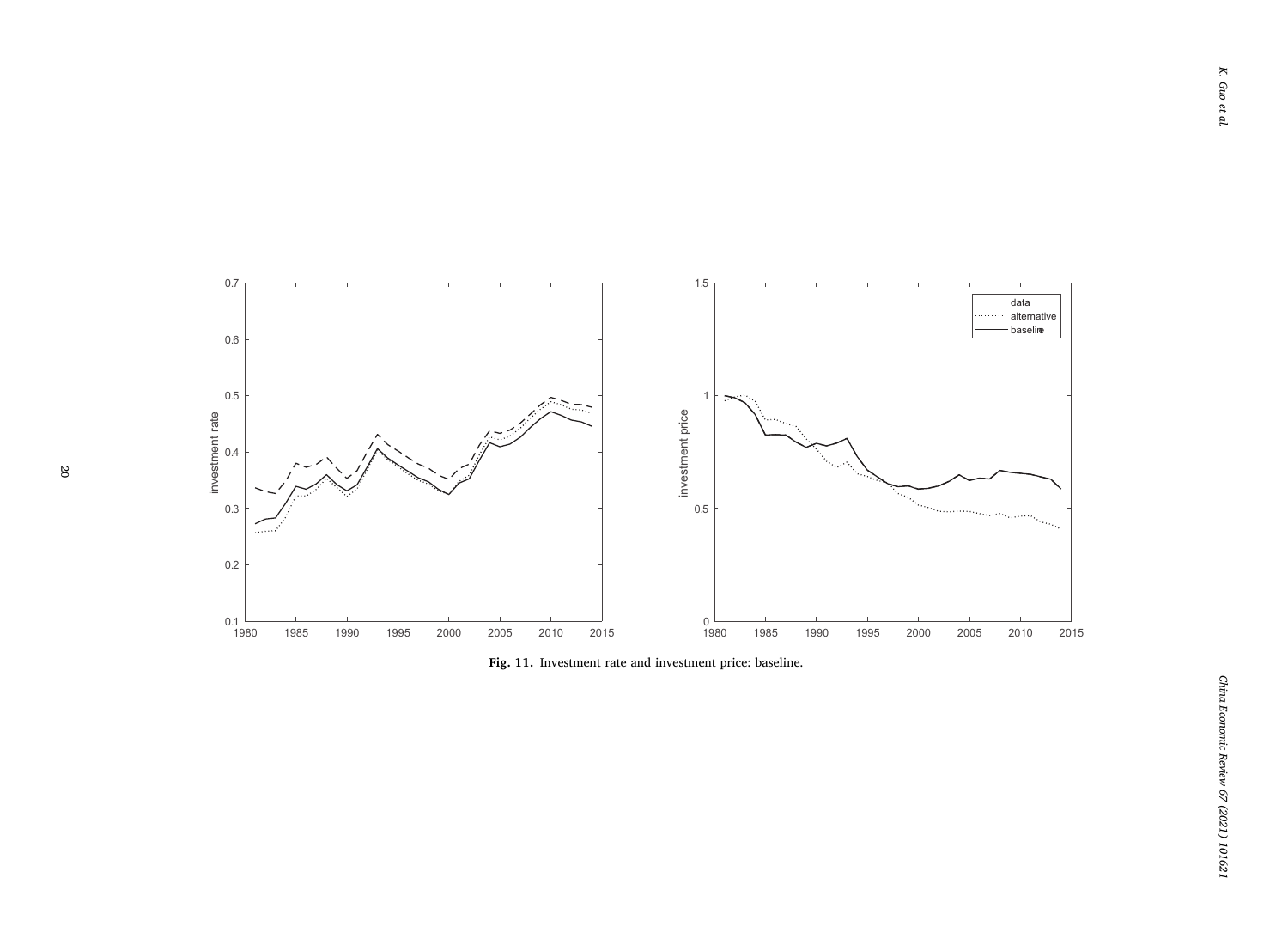<span id="page-20-0"></span>The fit of the baseline with respect to sectoral compositions of investment and consumption to data is good too, as depicted in [Fig. 10](#page-18-0). It succeeds in generating the steady decline of agriculture and manufacturing and the rise of services in investment. For sectoral composition of consumption, though the share of agriculture is smaller and the share of services is larger than those in data in most years prior to 2000, the gaps between the model and data are moderate. [Fig. 11](#page-19-0) plots the investment rate and the investment price. The baseline successfully predicts the fluctuation of investment rate, including the downward trend in the late 1990s and the rise in the 2000s. It also precisely mimics the investment price in data.

To further assess the role of sectoral composition of investment, we remove the investment production function from the model, and instead assume that the investment goods entirely source from the manufacturing sector, as commonly adopted in the literature. Then the real investment is computed as the ratio of the nominal investment to the manufacturing deflator. We again calibrate the preference parameters to sectoral output shares. The sectoral TFPs, the wedges, and the remaining parameters are calibrated by the



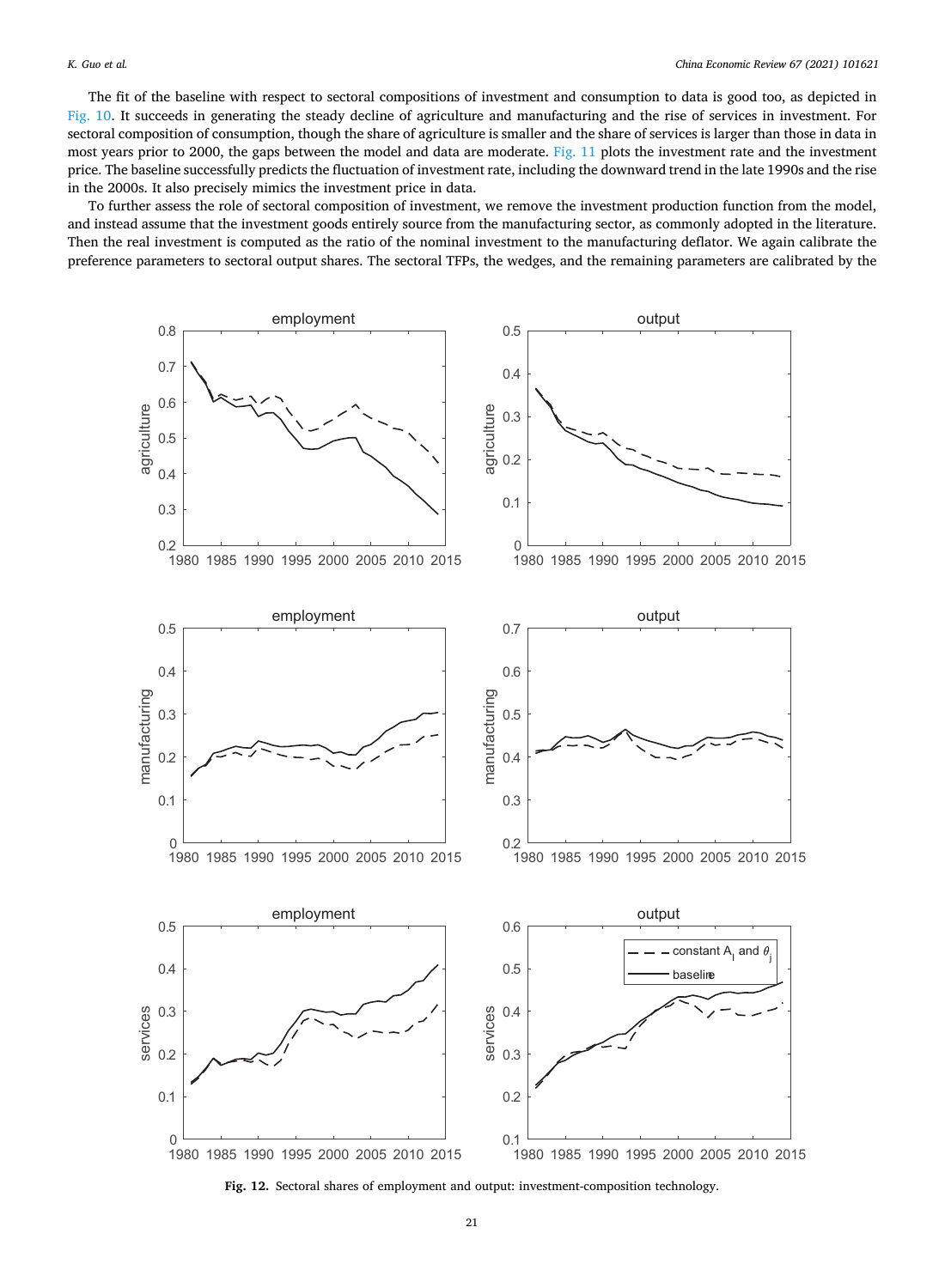<span id="page-21-0"></span>same procedure as before.

The results of the alternative model are also presented in [Figs. 9](#page-17-0)–11. Unsurprisingly, by targeting sectoral output shares, the alternative model predicts the composition of consumption far away from data, even when the model still captures the fluctuation of the investment rate well. More importantly, because the manufacturing share in investment is 100% and in consumption is less than 10% in most years, the rise of the investment rate now implies steeper curves of manufacturing share, in terms of either employment or output. As in [Table 3,](#page-18-0) the alternative model predicts a 22.7 percentage points rise of employment share and a 16.1 percentage points rise of output share for the manufacturing sector, more than 10 percentage points away from those in data. Accordingly, it fails to mimic the rise of services, with the predicted rise of the employment share of services to be 6.6 percentage points lower than it is in data, and for the output share, it is 11.9 percentage points lower. The literature traditionally relies on exogenous labor market wedges to explain under-developed services in China. Our results show that the effect of wedges may be bigger than we thought as the model



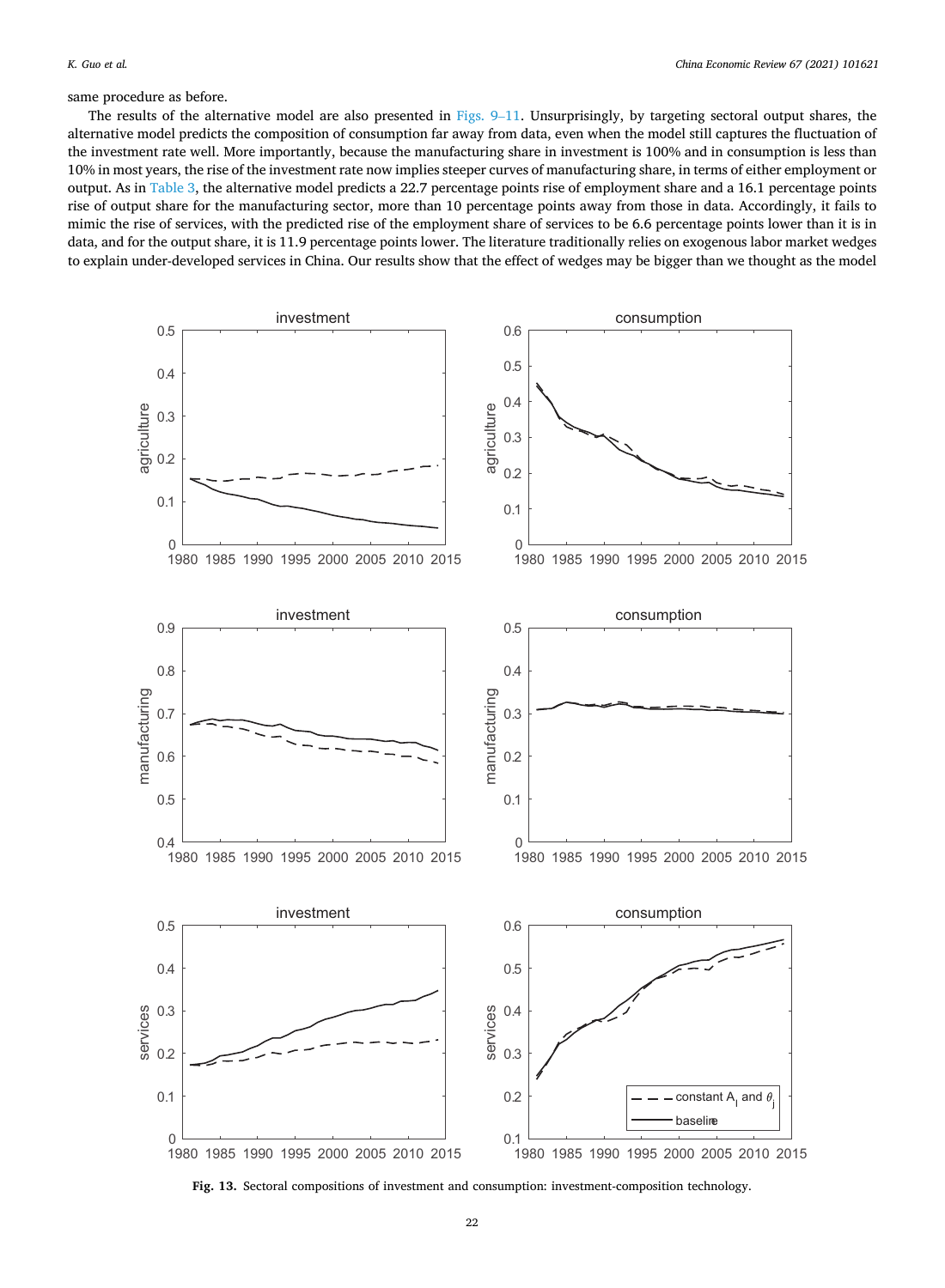without structural transformation in investment over-predicts the rise of manufacturing. Structural transformation in investment undoes part of the rise in manufacturing caused by higher investment rate.

The alternative model also predicts a steeper decline of the investment price because the price of manufacturing good rises slower than the prices of agricultural and services goods. The relative price of investment is stable from 2000 to 2014 in data rather than declining persistently in the alternative model, as the rise of services in investment keeps the relative price of investment from falling.

In summary, the baseline with varying sectoral composition of investment does a better job than the model without it in capturing the process of China's structural transformation and the declining trend of the investment price. Moreover, performing counter-factual experiments on the baseline can quantify the effects of the investment-composition technological change, which is potentially a new force driving structural transformation.

## *5.2. The effects of investment-composition technology*

To investigate the effects of investment-composition technology, we simulate the model under alternative evolution of investmentcomposition technology. We set investment-composition technology at initial values for all the years, while other technology parameters and wedges remain the same as in the baseline. The differences between the results under the counter-factual experiment and the baseline model reflect the effects of investment-composition technology. We also decompose the effect of investment-composition technology on sectoral output shares by Eq. [\(2\)](#page-10-0). [Figs. 12](#page-20-0)–13 plot the results. [Table 4](#page-23-0) reports the decomposition result.

[Fig. 12](#page-20-0) shows that when the investment-composition technology remains at the initial levels, the shares of manufacturing and services are much smaller and the share of agriculture is much larger in 2014 than those in the baseline. We find that changes in the employment shares in agriculture, manufacturing and services are − 28.4, 9.6 and 18.9 percentage points from 1981 to 2014, compared to − 42.6, 15.0 and 27.6 percentage points in the baseline. In terms of the output share, the changes are − 20.8, 0.7 and 20.1 percentage points, compared to − 27.4, 3.1 and 24.2 percentage points in the baseline. Thus, investment-composition technological change accounts for 33.1% (14.1/42.6) decline in employment share and 24.1% (6.6/27.4) decline in output share for the agricultural sector, 36.0% (5.4/15) increase in output share for the manufacturing sector, and 31.5% (8.7/27.6) increase in employment share and 16.9% (4.1/24.2) increase in output share for the service sector.

The effects of investment-composition technology on sectoral shares are substantial because it is a major factor behind the changes in the sectoral composition of investment, as depicted in [Fig. 13](#page-21-0). When the investment-composition technology is fixed at the initial level, the agricultural share in investment increases by 3.1 percentage points from 1981 to 2014, compared to 11.5 percentage points decline in the baseline. In 2014, the share of manufacturing is 3.0 percentage points lower than it is in the baseline, and the share of services is 11.6 percentage points lower. In contrast, the effects of investment-composition technology on sectoral composition of consumption are limited. Because the productivities of outputs from agriculture and services change at faster rates than the pro-ductivity of output from manufacturing in producing investment goods, as depicted in the top-right panel of [Fig. 7,](#page-14-0) the magnitude of the effects of investment-composition technology on the shares of agriculture and services in investment is larger than on the share of manufacturing. It in turn explains why the shares of agriculture and services are more sensitive to investment-composition technology than the share of manufacturing. It is also confirmed in [Table 4](#page-23-0). Among the mechanisms through which investment-composition technological change affects sectoral output shares, the contributions of the sectoral composition of investment are 60.6% (4.0/ 6.6) for agriculture, 40.0% (1.0/2.5) for manufacturing and 73.2% (3.0/4.1) for services. In contrast, the effects of the sectoral composition of consumption are negligible.

We also find that as the efficiency in investment production is fixed, the relative price of investment is higher than it is in baseline, which causes a negative effect on the investment rate in most years. However, despite the plunge of the investment rate in the late 1990s, the effects of such mechanism are limited. In 2014, the investment rate is only 2.5 percent lower than that in the baseline. As in [Table 4,](#page-23-0) changes in the investment rate induced by investment-composition technological change play a limited role in changes in sectoral output shares.

Investment-composition technological change pushes the rise of services primarily since 2000. For years prior to 2000, its effect on the share of services is limited. As the two bottom panels in [Fig. 12](#page-20-0) show, in 2000, the output share of services is only 0.6 percentage points lower than it is in baseline, and the employment share of services is only 3.0 percentage points lower. In contrast, in 2014, the output share of services is 4.8 percentage points lower and the employment share of services is 9.2 percentage points lower than their counterparts in the baseline. [Table 4](#page-23-0) reports the effects of the technological change in investment from 2000 to 2014, calculated as the differences of changes in sectoral shares between the baseline and the counter-factual results over the period. The technological change in investment increases the output share and the employment share of services by 4.2 percentage points and 6.2 percentage points respectively from 2000 to 2014, close to 4.1 percentage points and 8.7 percentage points from 1981 to 2014. The investment channel is much more important than the consumption channel, because the changes of sectoral output shares due to the changes in the sectoral composition of consumption are less than half a percentage point. Thus, the investment-composition technological change, which raises the relative efficiency of services in producing investment goods, is the key factor behind the catch-up of services in China.

### *5.3. Robustness check*

We examine the robustness of our results to alternative value of output elasticity of labor in agriculture, to different ways of measuring the relative price of investment, and to the incorporation of international trade at sectoral level in this section.

In the first set of robustness check, we let the output elasticity of capital in agriculture  $\alpha_a = 0.5$ , which is chosen by [Brandt and Zhu](#page-24-0) [\(2010\)](#page-24-0) and [Cheremukhin et al. \(2017\).](#page-24-0) We again estimate sectoral capital, sectoral TFP, and wedges that are related to *αa*. The model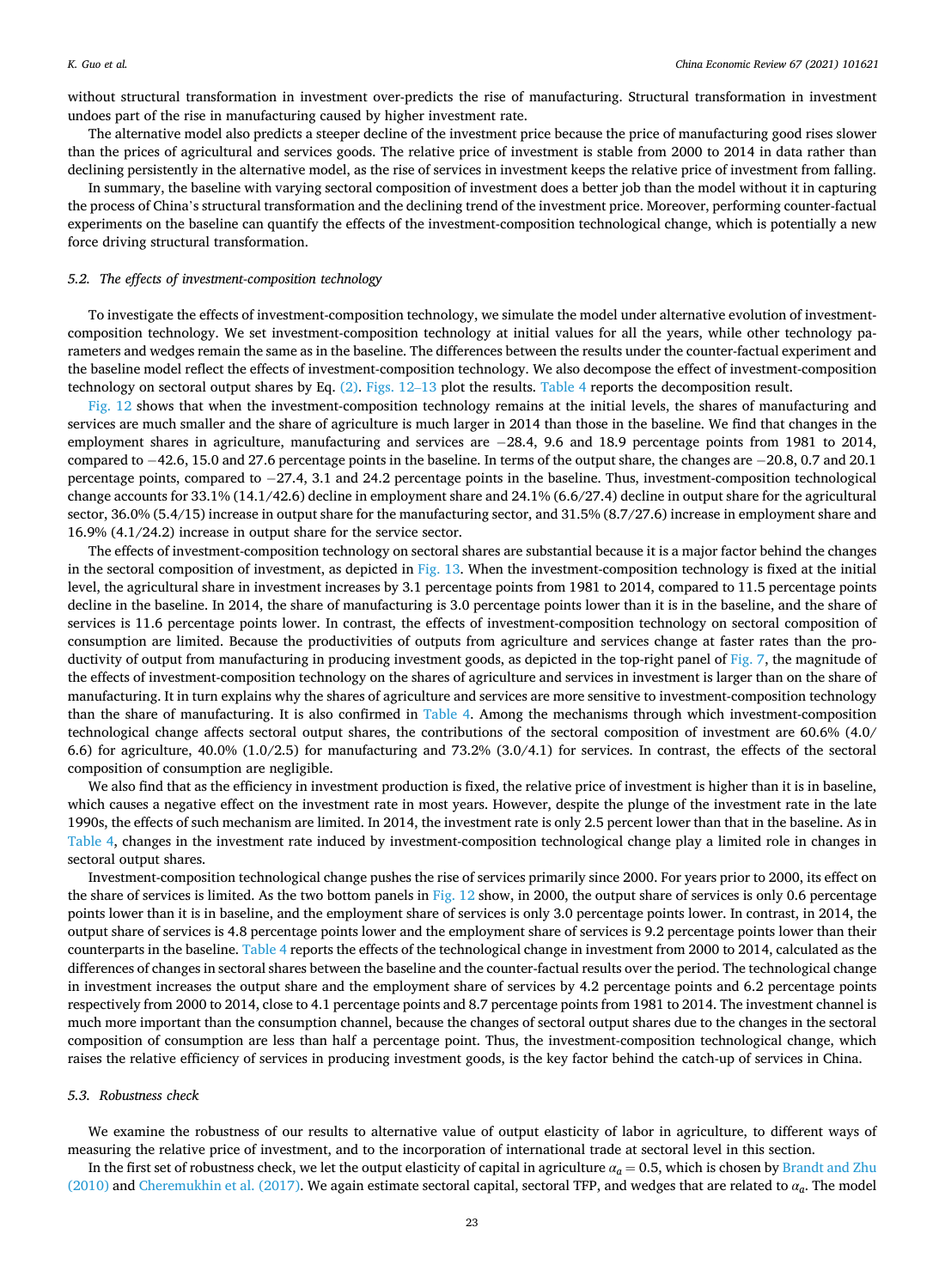### <span id="page-23-0"></span>**Table 4**

The effects of investment-composition technology on sectoral shares.

| Year      | Sector        | Employment | Output |                         |                        |                 |  |
|-----------|---------------|------------|--------|-------------------------|------------------------|-----------------|--|
|           |               | Total      | Total  | Consumption composition | Investment composition | Investment rate |  |
| 1981-2014 | Agriculture   | $-14.1$    | $-6.6$ | $-0.3$                  | $-4.0$                 | $-2.2$          |  |
|           | Manufacturing | 5.4        | 2.5    | $-0.3$                  | 1.0                    | 1.7             |  |
|           | Services      | 8.7        | 4.1    | 0.6                     | 3.0                    | 0.5             |  |
| 2000-2014 | Agriculture   | $-8.3$     | $-3.4$ | 0.0                     | $-1.6$                 | $-1.9$          |  |
|           | Manufacturing | 2.2        | $-0.8$ | 0.3                     | $-0.2$                 | $-0.9$          |  |
|           | Services      | 6.2        | 4.2    | $-0.4$                  | 1.8                    | 2.8             |  |

Note: The numbers are in percentage points.

still captures the trends of sectoral shares of employment and output. We repeat the counter-factual experiments. The result shows that investment-composition technological change is still an influential contributor to structural transformation as it changes the sectoral composition of investment, and it increases the share of services mainly after 2000.

In the second set of robustness check, we measure the relative price of investment from the PWT 9.0 and BEA following [Restuccia](#page-24-0) [and Urrutia \(2001\)](#page-24-0) and [Karabarbounis and Neiman \(2014\).](#page-24-0) We divide the PWT relative price of investment in China, which is the ratio of the price level of capital formation to the price level of household consumption, by the PWT relative price investment in the U.S. We then multiply this ratio by the ratio of the deflator of gross private domestic investment to the deflator of personal consumption expenditure for the U.S from the BEA. The relative price of investment now exhibits a steeper decline from 1981 to 2014. In 2014, it drops to 24.2% what it is in 1981, compared to 58.9% constructed in the WDI data. We estimate real investment, sectoral capital, sectoral TFP, factor-neutral technology in investment production function, and inter-temporal wedge that are related to the price of investment. The model recovers the process of structural transformation. The results regarding the effects of investment-composition technology barely change. The rising share of services in investment caused by technological change since 2000 is still a major factor pushing the rise of services in total output.

In the third set of robustness check, we incorporate international trade at sectoral level by allowing net export in the good market clearing condition. We take the ratios of domestic absorption to total output by sector to be exogenous, which we construct from CIP and WIOD. We perform the same quantitative exercises as in the baseline model. As the ratios of net export to total output in manufacturing and services are less than 5% for most years, the modified model still fit the data well, with the changes in sectoral shares less than one percentage point from the baseline. Regarding the effects of technological change, the quantitative results also barely change. Thus, the results in the baseline hold when international trade is taken into consideration.

## **6. Conclusion**

The "servicification" of investment induced by investment-composition technological change prevails in many countries. It can be an important reason for the structural transformation and particularly for the rise of services. To assess whether the investment channel is quantitatively significant, we develop a standard model by incorporating an investment production function employing factors from the three broad sectors. We calibrate the model to China's economy.

Sectoral composition of investment in China moved towards services and away from agriculture and manufacturing from 1981 to 2014, with the investment rate at a high level of around 40%. We find that the "servicification" of investment cannot be explained by changes in input prices alone. Investment-composition technological change that requires more services to produce investment goods is a major force, which in turn contributes a lot to the structural transformation out of agriculture during the reform era and the acceleration of services since 2000.

The "servicification" of investment goods occurs not only in China, but also in many other countries in the past decades. Our accounting exercise has revealed that the mechanism of investment is important for the rise of services in some countries. Thus, we conjecture that investment-composition technological change may also be an important force behind structural transformation in countries with high investment rates. Our quantitative exercises should be extended to them further.

# *Acknowledgement*

Kaiming Guo thanks the National Natural Science Foundation of China (Grant No. 71973156) for support. Jing Hang thanks the National Natural Science Foundation of China (Grant No. 71903203), the China Postdoctoral Science Foundation (Grant No. 2019M653241), and the Fundamental Research Funds for the Central Universities, Sun Yat-sen University (Grant No. 19wkpy54) for support. Se Yan thanks the National Natural Science Foundation of China (Grant No. 71973006) for support.

# **Appendix A. Supplementary data**

Supplementary data to this article can be found online at [https://doi.org/10.1016/j.chieco.2021.101621.](https://doi.org/10.1016/j.chieco.2021.101621)